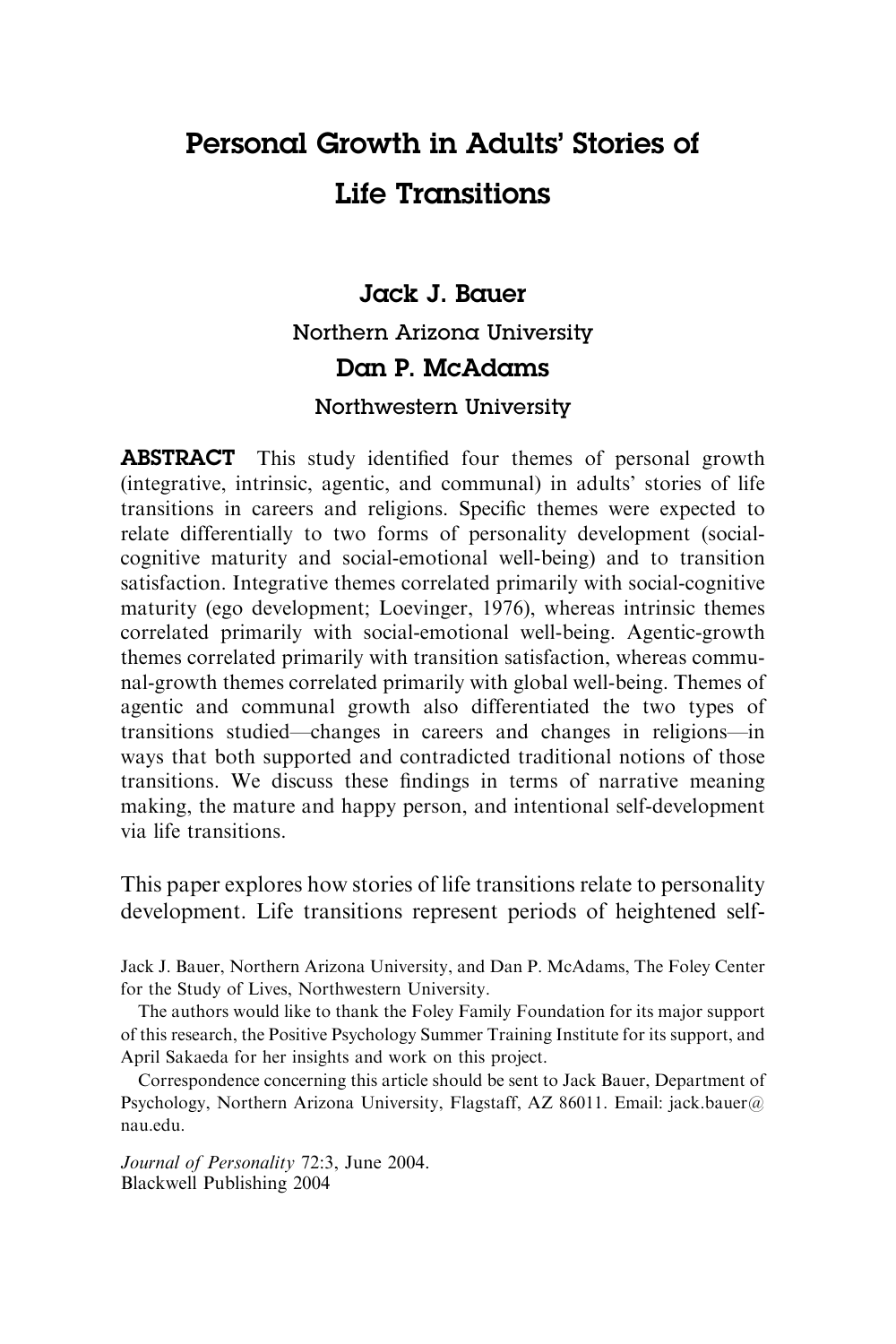reflection, attempts at meaning making (Cantor & Kihlstrom, 1987), and opportunities for development (Bauer & Bonanno, 2001a). Yet not all life transitions—not even the voluntary ones—leave the individual with a strengthened sense of meaning or happiness in life. We argue that such developments depend in part upon how one interprets the transition. Research has shown that personal interpretations of life transitions have implications not only for the course of the transition but also for the individual's personality and life course more broadly (Brandtstadter, Wentura, & Rothermund, 1999; McAdams, Josselson, & Lieblich, 2001). We propose that people who interpret their life transitions in terms of growth will have higher levels of not only satisfaction with the transition but also personality development more generally. Furthermore, we propose that different kinds of growth-oriented interpretations correspond to different kinds of personality development.

In the present study we examined people's stories of two kinds of transitions: changes from one career to another career and changes from one religion to another religion. In these stories we looked for themes that emphasized specific kinds of personal growth—what we called ''growth themes.'' We viewed personal growth in general as a kind of growth that involves the intentional development of one's own personality and life course (i.e., intentional self-development; Brandtstadter et al., 1999; Lerner & Walls, 1999). We compared themes of personal growth with measures of personality development.<sup>1</sup> We identified four growth themes: integrative, intrinsic,

1. While the terms ''personal growth'' and ''personality development'' are closely related, we reserve ''personal growth'' for growth that the individual intends and "personality development" for any growth that happens in the individual's personality (e.g., moving to higher levels of ego development or well-being). For the purposes of this article, personal growth can be viewed as a subset of personality development. However, not all forms of personal growth involve personality directly, as in the intentional development of a specific skill. While an individual might hold the development of that skill as an ''identity goal'' (Gollwitzer, Bayer, Scherer, & Seifert, 1999), thereby bringing the skill into the domain of personality, the skill itself may also be viewed and studied from nonpersonality perspectives, such as cognitive development, while still falling in the domain of personal growth. Personality development becomes ''personal'' when the individual intends it, when the individual places importance on that kind of development. Most forms of human development are probably unintentional, that is, they unfold without the explicit purpose of that kind of development, yet some aspects of personality development are intentional and cannot be accounted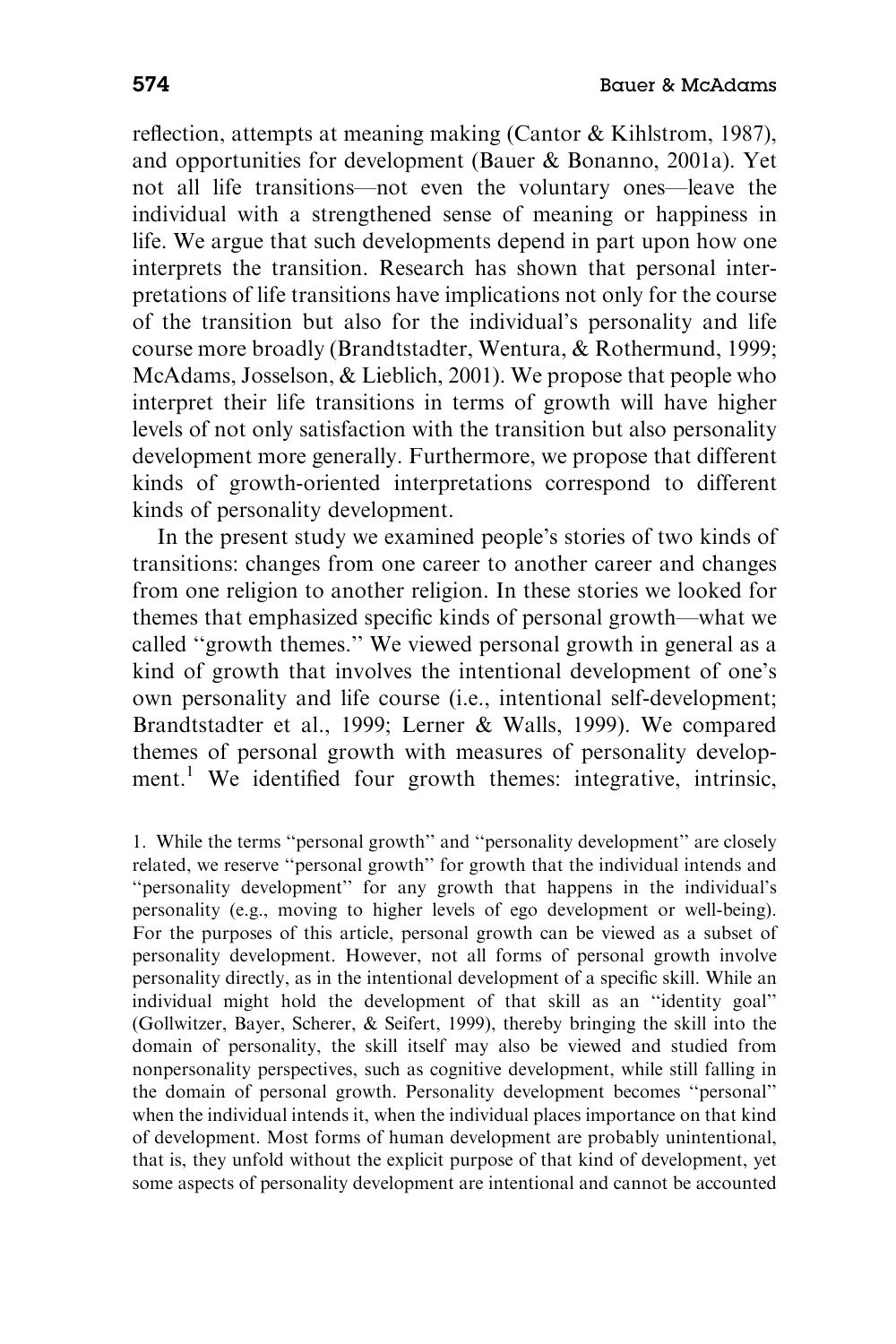agentic, and communal. The first two growth themes (integrative and intrinsic) dealt with two broad dimensions of personality development, respectively: social-cognitive maturity and social-emotional well-being. The second two growth themes (agentic and communal growth) dealt with differences between transition satisfaction specifically and well-being globally. Agentic- and communal-growth themes also dealt with differences between two groups of people in the study: career changers and religion changers. Finally, all themes of personal growth were considered in an exploration of how mature, happy people interpreted their transitions.

## Themes of Integrative and Intrinsic Growth

The constructs of integrative themes and intrinsic themes in this study arose from theory and research in two approaches to personality development. Studies of personality development typically target one of two broad trajectories: social-cognitive and socialemotional development (Bauer & McAdams, 2004). Theories of social-cognitive personality development ground their teleology in notions of heightened capacities for mature thinking, complexity of meaning making, differentiation and integration, assimilation and accommodation—in general, how complexly one thinks about the self and others (e.g., Damon & Hart, 1988; Vygotsky, 1978). Theories of social-emotional personality development ground their teleology in notions of heightened capacities for psychological health, adjustment, happiness, and well-being—in general, how good one feels about the self in a world of others (e.g., Freud, 1953; Greenberg & Mitchell, 1983).<sup>2</sup> Common sense suggests that

for by impersonal biological and social forces (Lerner & Walls, 1999). Such intentions (and their value orientations) can be discerned in narratives of people's self-defining goals and self-defining memories. In this way, narrative measures of personal growth can be compared with assessments of personality development (e.g., ego development and well-being).

2. By ''social-cognitive'' and ''social-emotional,'' we do not mean to imply that social-cognitive and social-emotional functions are entirely distinct. Furthermore, while social-cognitive developmentalists generally identify themselves as such (e.g., Damon & Hart, 1988), most of the theorists and researchers we are labeling ''social-emotional'' developmentalists would not necessarily call themselves that. Our criterion for these designations boiled down to a teleological question: Is the developmental theory primarily directed toward an increase in (1) how complexly the individual thinks about the self and others or (2) how good the individual feels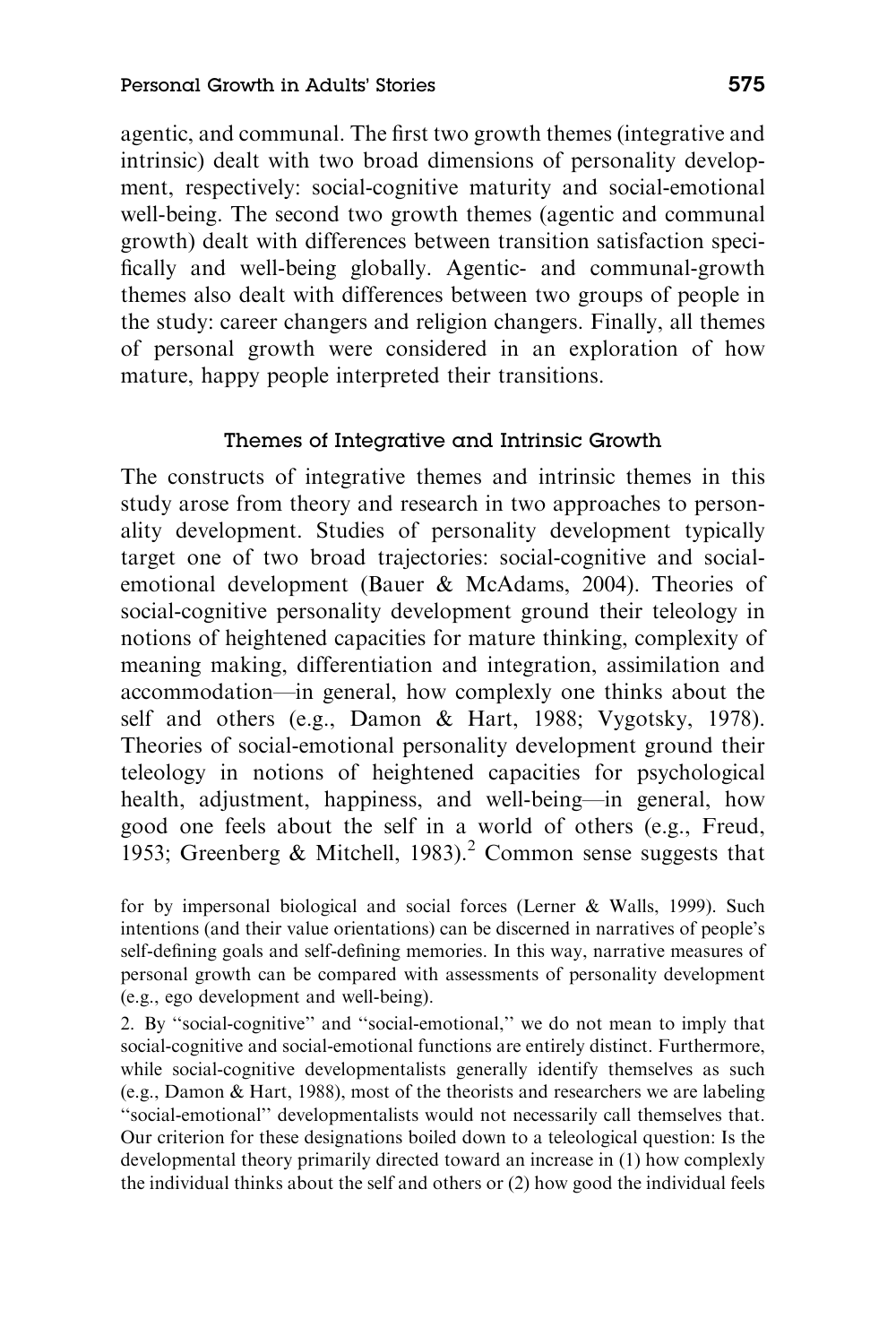maturity and happiness should go hand in hand, much as in Western philosophy's coupling of virtue and happiness (Flanagan, 1991). However, empirical psychology suggests otherwise: Measures of social-cognitive maturity (notably ego development; Loevinger, 1976) typically do not correlate with global measures of psychological health and well-being (e.g., Bauer & McAdams, 2004; Bursik, 1991; King, Scollon, Ramsey, & Williams, 2000; Vaillant & McCullough, 1987; Westenberg & Block, 1993). In other words, people who think complexly about their lives are just as likely to be happy as unhappy.

Several narrative studies of life transitions have focused on maturity and/or well-being. Two narrative studies of life transitions have examined both. King et al. (2000) studied narratives about parents' finding out that their children had Down syndrome. The authors found that narratives with elements of accommodation correlated with ego development, whereas narratives with elements of foreshadowing, happy endings, and closure correlated with wellbeing. In another study, narratives of major life goals showed that goals oriented toward conceptual exploration corresponded primarily with ego development, whereas goals oriented toward intrinsic (vs. extrinsic) concerns corresponded primarily with well-being (Bauer & McAdams, 2004). However, most research on life transitions has focused on either social-cognitive or social-emotional functions. On the social-cognitive side, Pancer, Pratt, Hunsberger, & Gallant (2000) found that parents' complexity of thinking about parenthood increased after the child's birth, and that women with complex expectations adjusted better to parenthood. On the socialemotional side, Stewart and Vendewater (1999) found that the narrative expression of regret facilitated goal setting but that personal tendencies toward instrumentality and not ruminating were more directly related to actually making a life change. Bauer and Bonnano (2001b, 2001c) examined narrative and non-narrative measures longitudinally after the death of a spouse and found that an optimal balance of positive-to-negative self-evaluations, the integration of behaviors and characteristics, and a sense of selfefficacy each predicted successful adaptation over time. In all, these studies showed a direct link between narrative orientations and either social-cognitive maturity or social-emotional well-being. In

(regarding issues of happiness, depression, anxiety, etc.) about the self in a world of others?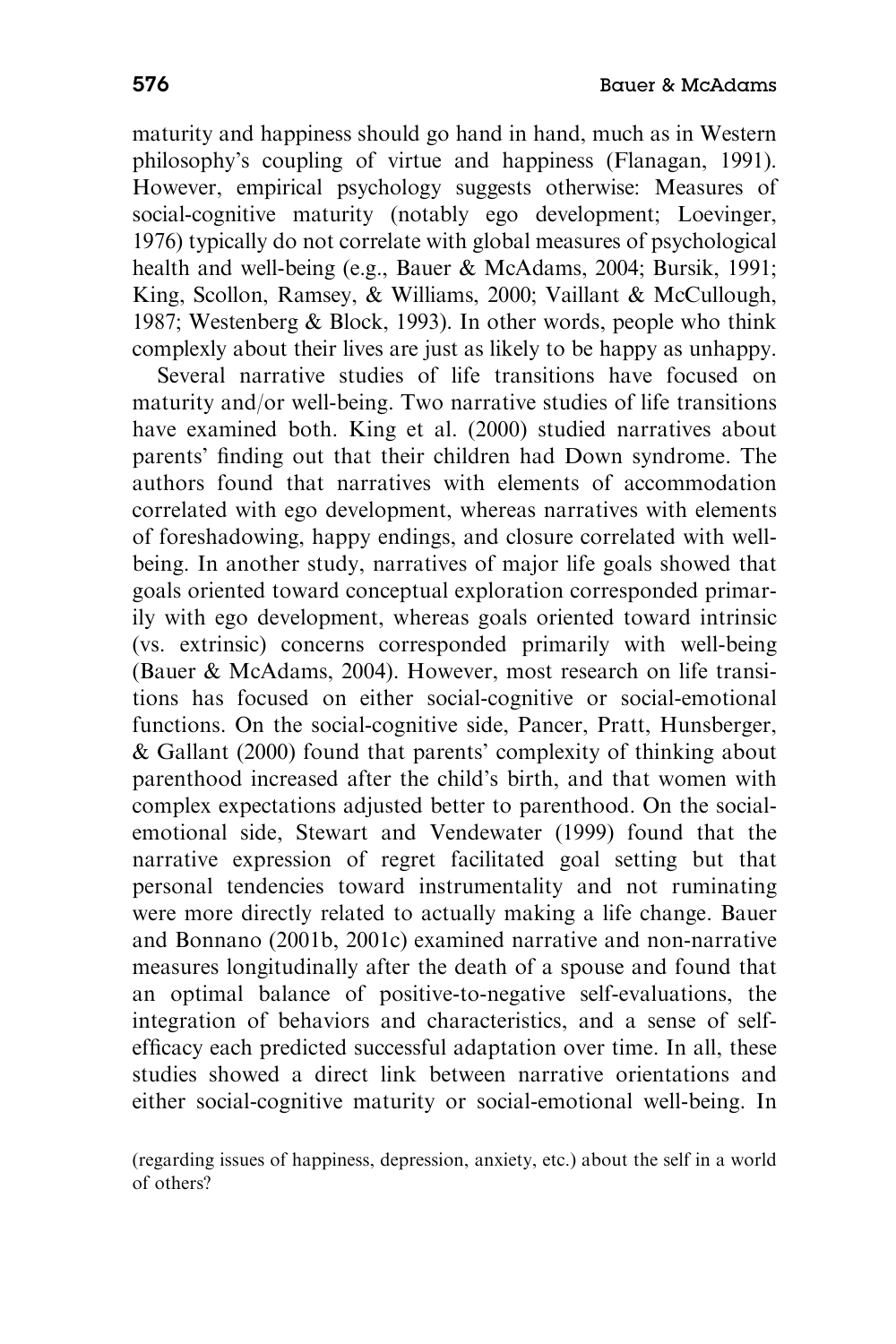other words, the particular ways that people organize and create meaning (via personal narratives) in their life transitions have implications for particular strands of personality development.

Integrative themes and social-cognitive development. Theory and research on social-cognitive personality development emphasize two key mechanisms of development, one cognitive and one social: (1) the differentiation and integration of concepts and (2) social interactions and dialogue. Generally speaking, differentiation and integration spur cognitive development (Piaget, 1970), though cognitive development could only ensue in the ways and to the degree it does via social interaction (e.g., Vygotsky, 1978; Wertsch, 1991; Youniss, 1980). In terms of identity development (the subjective, personal dimension of personality development), identity development demands the differentiation of new perspectives on self and others, as well as the integration of these new perspectives into a new understanding of the self over time that enables the individual to act with greater capacities in an ever-widening range of contexts (Bauer & Bonanno, 2001a). Damon and Hart (1988) outlined four stages of self-understanding development in youth, in which successive stages depended on the increasing ability to differentiate the perspectives of others and integrate them into a sense of self (a process that makes identity development possible). Kohlberg (1969) and Loevinger (1976) have shown how similar developmental processes operate in adulthood. In the present study, we identified narratives in which the individual emphasized these developmental concerns (i.e., the integration of new perspectives on the self and others). Such narratives were said to contain integrative themes; narratives without explicit description of social-cognitive concerns were considered ''nonintegrative."<sup>3</sup> We expected that an emphasis on integrative themes would reflect higher levels of maturity, as measured by ego development (Hy & Loevinger, 1996).

Intrinsic themes and social-emotional development. Theories of social-emotional personality development tend to focus on the individual's ability to adapt to the emotional demands of everyday

<sup>3.</sup> It is important to note that most approaches to narrative integration involve a focus on narrative structure, rather than narrative content or themes (e.g., McAdams, 1985; Woike, 1994). In contrast, our thematic approach focuses on the individual's perception of and importance placed on the integration of new perspectives into one's identity and worldview.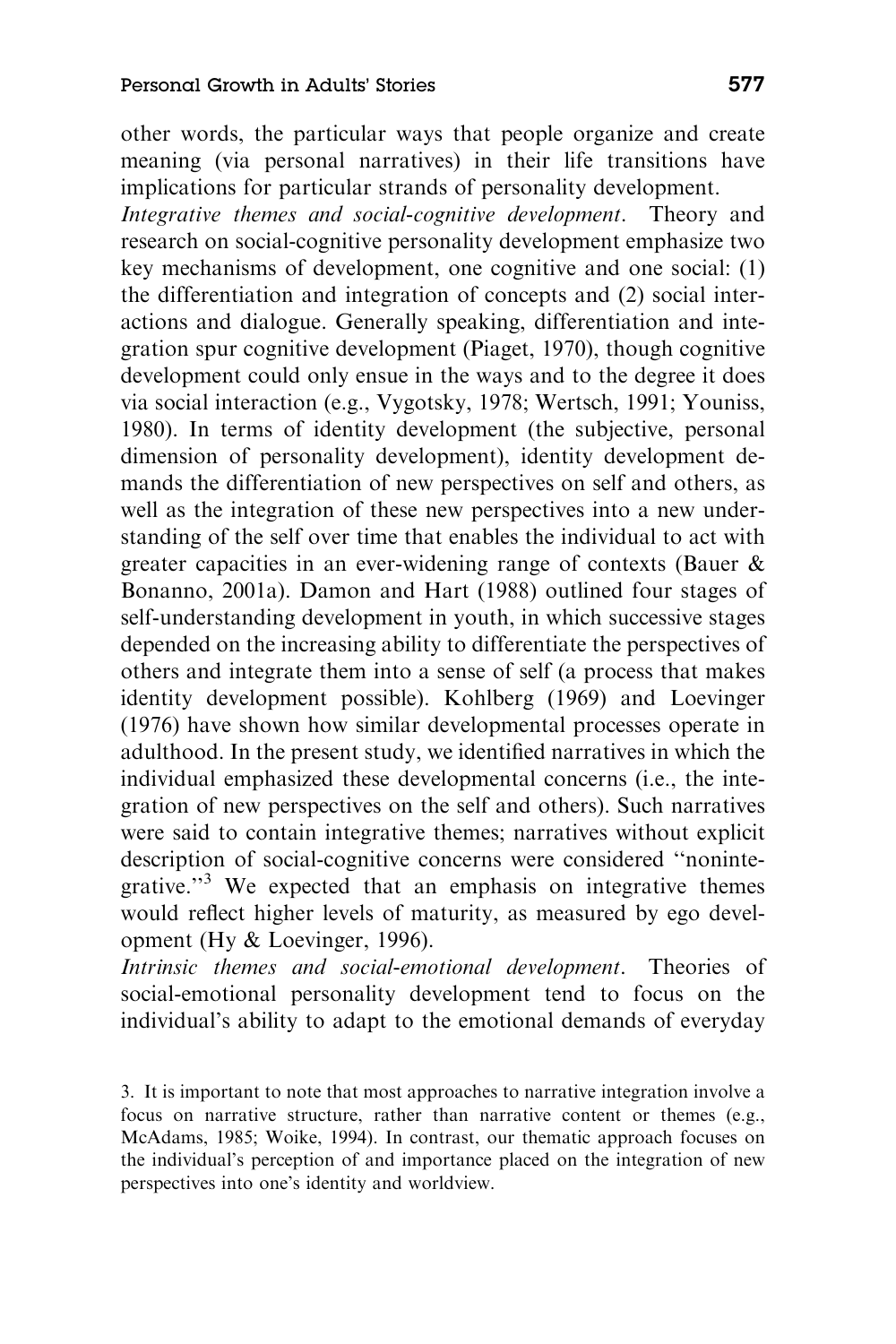life (e.g., Freud, 1953; Maslow, 1968). However, there is far less agreement on the mechanisms of social-emotional development than on the mechanisms of social-cognitive development. To start, our approach leans more toward the fostering of well-being than toward the cessation of suffering (see Ryff & Singer, 1998; Seligman & Csikszentmihalyi, 2000). With this in mind, we turned to the mechanisms of growth found in self-determination theory (SDT; Deci & Ryan, 2000). SDT research has found that focusing on and acting upon intrinsically (vs. extrinsically) motivating values cultivate a sense of well-being, happiness, and life satisfaction (Kasser & Ryan, 1996; Sheldon & Kasser, 1995). Intrinsic values involve a concern for personal growth and happiness, meaningful relationships, and contributing to society. Extrinsic values involve a concern for money, status, and physical appearance. Research has found that intrinsically motivated activities and goals, relative to extrinsically motivated activities and goals, correspond to a variety of desirable phenomena (Deci & Ryan, 2000). For example, people with intrinsically motivated goals have higher rates of goal attainment (Kasser, Ryan, Zax, & Sameroff, 1995) and higher levels of well-being (Sheldon & Kasser, 1995). Intrinsic goals have been shown to mediate the relationship between age and well-being (Bauer & McAdams, 2004; Sheldon & Kasser, 2001). In the present study, we studied intrinsically motivated memories rather than goals. We identified narratives that emphasized the perceived importance of intrinsic versus extrinsic (and other nonintrinsic) values as the source of personal meaning for an event or activity. It is important to note that, in contrast to most SDT research, we did not classify types of events as intrinsic or extrinsic but rather the personal meanings of those events as stated in the narratives (i.e., the reasons why the individual felt a memory was important) (see method section). We expected that people whose transition stories emphasized intrinsic themes would have higher levels of well-being (as measured by life satisfaction and personal well-being; Diener, Emmons, Larsen, & Griffen, 1985; Ryff & Keyes, 1995) as well as a greater sense that the transition had a positive impact on life). $4$ 

4. Measures of psychological health and well-being, unlike Loevinger's (1976) ego development, are generally not developmental in the sense of sequential stages. However, measures of health and well-being do assess the degree to which an individual has attained the desirable outcome of social-emotional development (as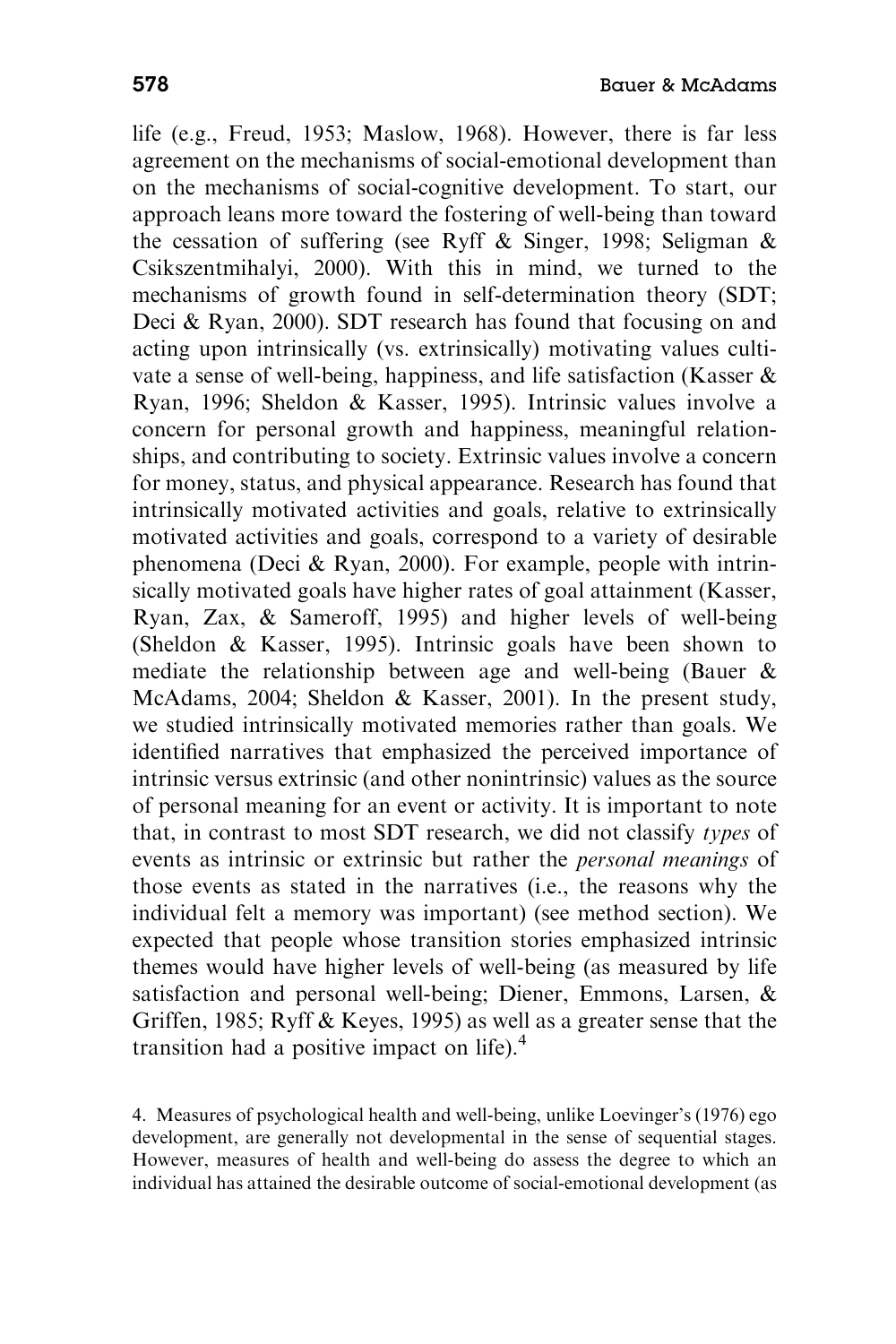## Themes of Agentic and Communal Growth

Personal stories tend to revolve around two themes, agency and communion (Bakan, 1966; McAdams, 1985). Personal stories can focus predominantly on agentic themes (e.g., emphasizing power) or on communal themes (e.g., emphasizing intimacy)—or both (e.g., emphasizing helping others) or neither (e.g., emphasizing escape; McAdams, 1993). Studies frequently show a relationship between communal themes and high levels of well-being, while the relationship between agentic themes and well-being is equivocal (McAdams, 1985). In the present study we extend the definitions of agency and communion in the direction of growth.

Agentic growth. McAdams (1985, 1993; McAdams, Hoffman, Mansfield, & Day, 1996) has outlined four qualities of agency that appear in people's life stories: (1) impacting one's environment, (2) achieving valued outcomes, (3) self-mastery, and (4) status and prestige. Recently, we separated these qualities according to their orientation toward intrinsic versus extrinsic motivation (Bauer & McAdams, 2000; Kasser & Ryan, 1996; Sheldon & Kasser, 1995). Of the four, the last one (status and prestige) deals primarily with extrinsically motivated concerns. We defined agentic growth in terms of the other three qualities of agency. Agentic-growth themes were coded in narrative episodes that emphasized a personally satisfying degree (from the point of view of the narrator) of attainment of these three qualities. In other words, agentic-growth themes were coded in narratives that emphasized having had a positive impact on others/ environment, having achieved some sought-after outcome, or for having attained some level of self-mastery. Themes of agency (as traditionally measured) tend not to correlate with well-being (McAdams, 1985). However, with the extrinsically oriented qualities of agency removed from our construct of agentic growth, we expected that agentic growth would correlate significantly with global well-being and the sense that the transition had a positive impact on one's life.

Communal growth. Qualities of communal themes include: (1) friendship and love, (2) dialogue and sharing, (3) connections with groups, society, humankind, or a god or higher power, and (4)

defined here). In this way, levels of social-cognitive maturity and social-emotional well-being represent the attainment or outcome of two broad facets of personality development.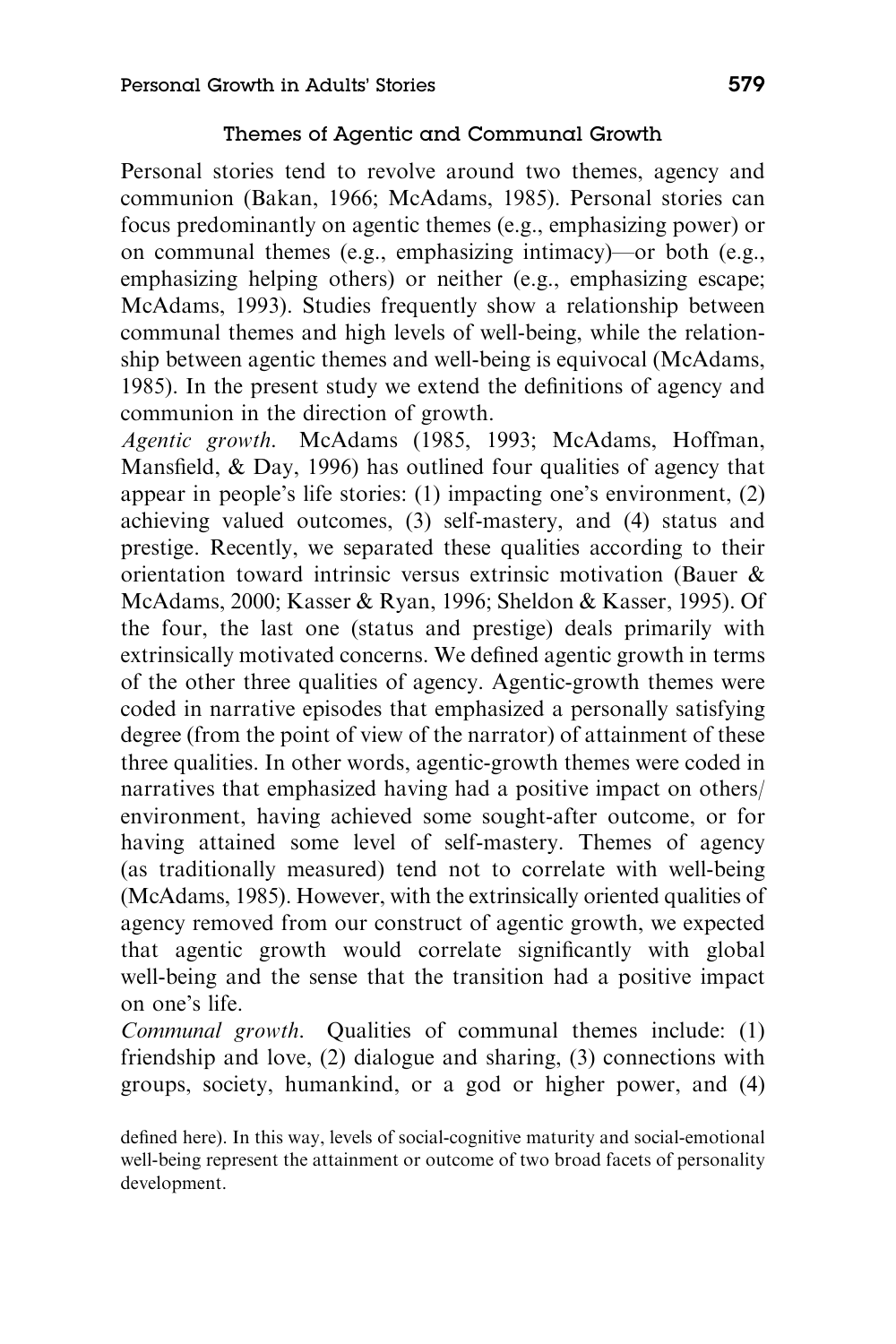helping and caring for others (McAdams, 1985, 1993; McAdams et al., 1996). Such themes tend to be growth-oriented—at least when the quality in question has been more or less manifested in one's life. In other words, the relative fulfillment of love, dialogue, connections to something beyond the self, and caring all tend toward growth (at least of a social-emotional kind). Communal-growth themes were coded in narratives that emphasized one's having a personally satisfying degree (again from the perspective of the narrator) of one of these four qualities in life. Narrative themes of communion tend to correlate with well-being (McAdams, 1985). Therefore, we expected that themes of communal growth would correlate with well-being and would correlate with transition satisfaction.

#### Stories of Career Versus Religion Transitions

The themes or value orientations of transition stories do not arise in a vacuum. Specific types of major life changes involve specific social institutions, which have specific values and ideologies. These values are reflected in particular personal concerns that correspond to specific outcomes (Cicirelli, 1997; Finken & Jacobs, 1996). For example, research on career transitions has focused heavily on the notion of person-environment fit (Holland, 1973; e.g., Oleski & Subich, 1996; Rhodes & Doering, 1993), where the focus tends to revolve around agentic concerns of the individual (e.g., the individual's competence, personality traits, and work interests). Research on religious change has also focused on the agentic search for a personally meaningful ideology (James, 1902; Pitt, 1991), but these ideologies and other aspects of religious conversion deal directly with communal concerns as well, for example, connections with families, groups, and a higher power (Paloutzian, Richardson, & Rambo, 1999). Since life stories reflect the values of individuals as well as cultures (McAdams, 1993; Rosaldo, 1984), we expected that the transition stories of career and religion changers would reflect a relative emphasis on agentic and communal growth, respectively.

#### Hypotheses and Other Inquiries

Hypothesis 1. Integrative and intrinsic themes would differentiate the two forms of personality development. We predicted that integrative themes would correlate primarily with ego development,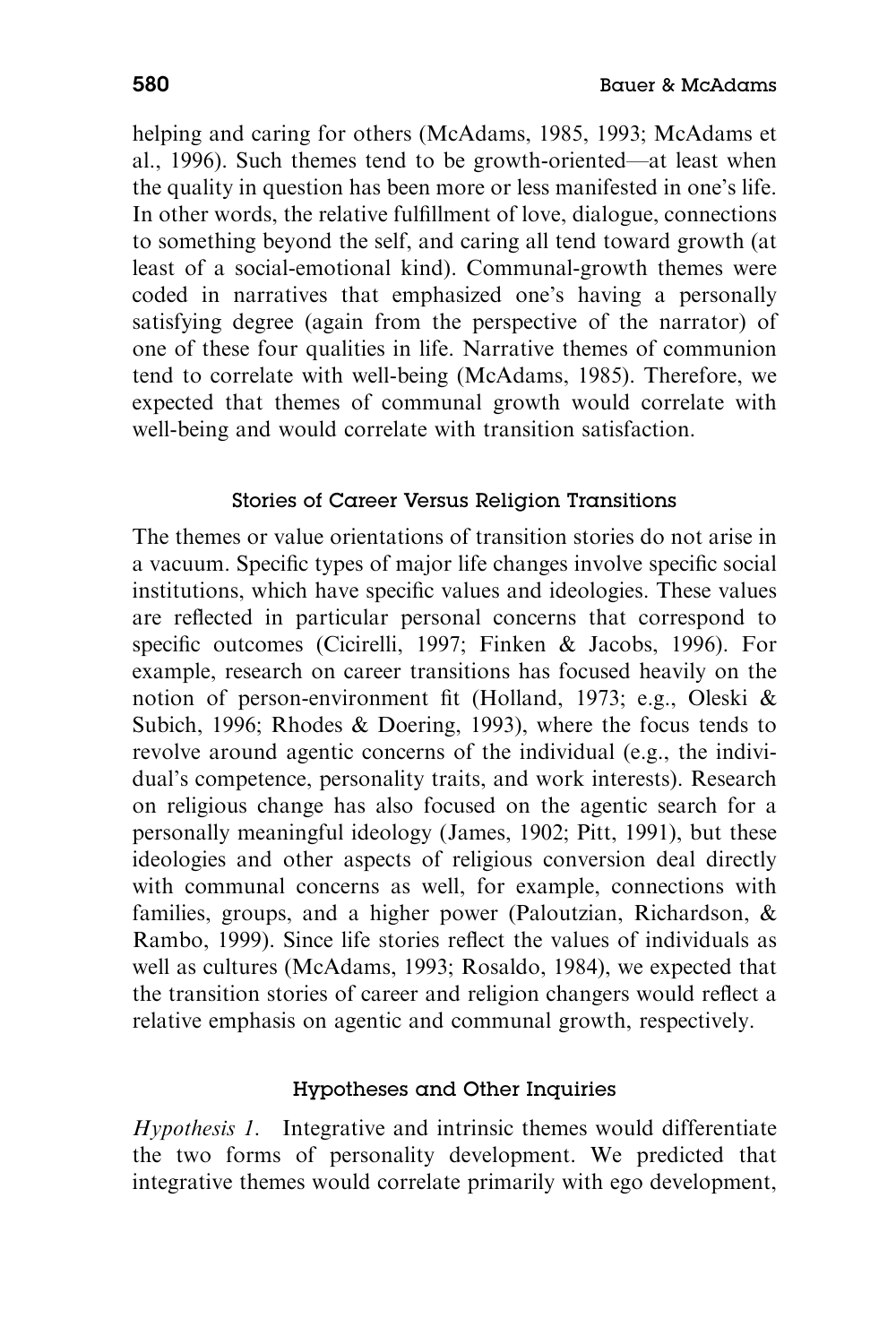whereas intrinsic themes would correlate primarily with well-being. A recent study of narratives of major life goals found that exploratory goals (very similar in content to integrative themes in memories) correlated predominantly with ego development, whereas intrinsic goals correlated predominantly with well-being (Bauer & McAdams, 2004).

Hypothesis 2. Themes of agentic and communal growth would each predict both well-being and the sense that the transition had a positive impact on life (measured by the Life Impact from Transition—LIFT—scale; adapted from Zinnbauer & Pargament, 1998). However, given the facts that (1) having a positive impact is part of agentic-growth themes and (2) global measures of well-being have a strong history of correlations with communal themes, we predicted that agentic-growth themes would correlate more strongly than communal-growth themes with LIFT, whereas communal-growth themes would correlate more strongly than agentic-growth themes with well-being.

Hypothesis 3. Specific growth themes would reflect differences between career and religion changers. For reasons described earlier, we predicted that career changers would emphasize agentic themes, whereas religion changers would emphasize communal themes. We would further explore any differences between career and religion changers in the relations between growth themes and personality development.

Explorations. We were interested in two exploratory concerns: (1) Combinations of growth themes and (2) any themes that might correspond to a measure of the ''good life,'' i.e., high levels of both maturity and well-being (King, 2001). First, we created four combined themes by crossing integrative and intrinsic themes with agentic- and communal-growth themes (see Figure 1). While coding, we realized that integrative and intrinsic themes each were expressed sometimes in terms of agentic growth and sometimes in terms of communal growth. So it seemed reasonable to explore combinations of these four themes in this manner. The combined themes were: integrative-agentic, integrative-communal, intrinsic-agentic, and intrinsic-communal. We then compared these combined themes with ego development and well-being. Finally, we looked for any themes that might have predicted high levels of both ego development and well-being, two qualities that have been said to indicate the good life (King, 2001; King et al., 2000).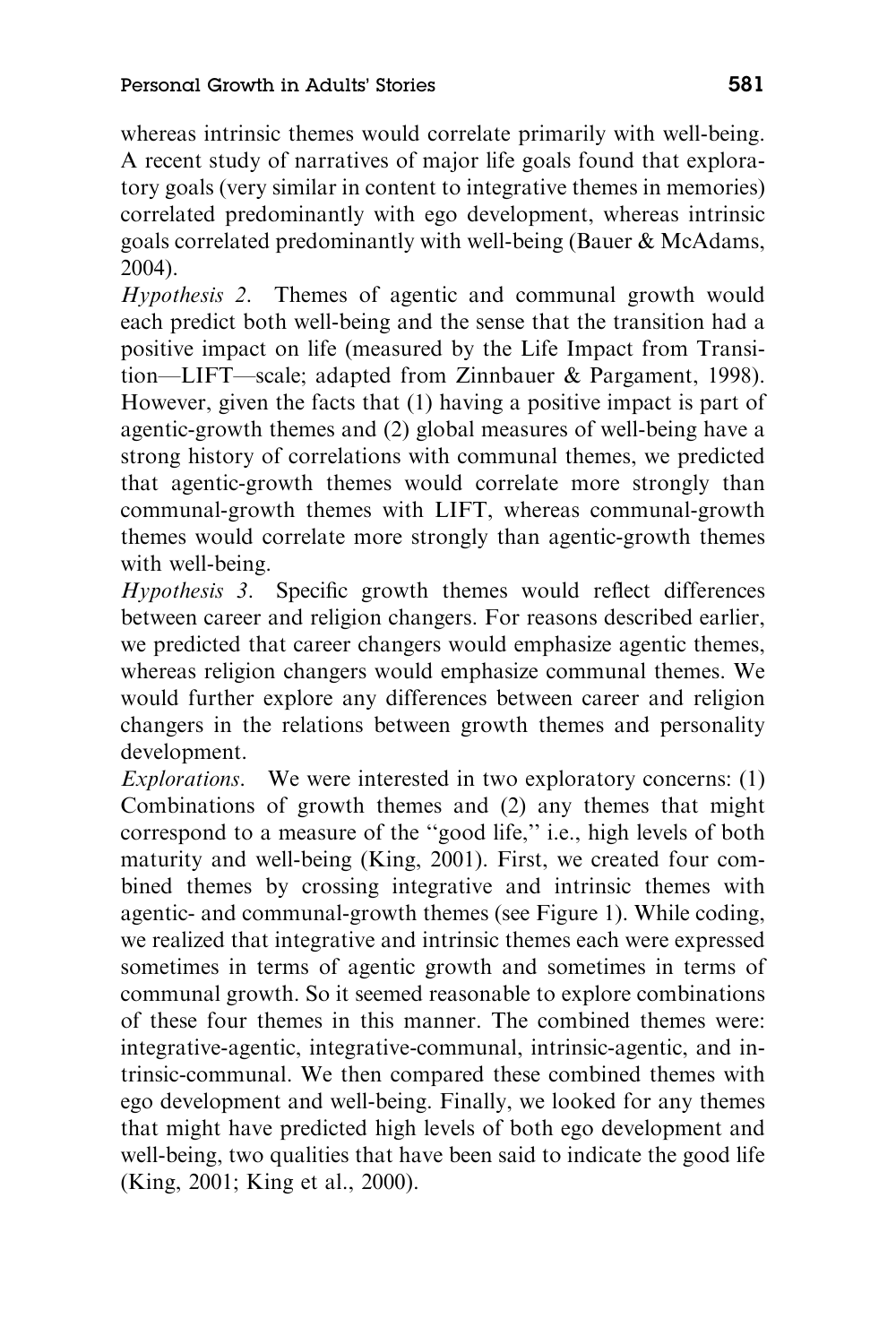|                                     | AGENTIC-GROWTH<br><b>THEMES</b>                      | COMMUNAL-GROWTH<br><b>THEMES</b>                     |  |  |
|-------------------------------------|------------------------------------------------------|------------------------------------------------------|--|--|
|                                     | Themes emphasizing an<br>increasing capacity for:    | Themes emphasizing an<br>increasing capacity for:    |  |  |
| <b>INTEGRATIVE</b><br><b>THEMES</b> | • conceptual self-<br>understanding                  | • conceptual understand-<br>ing of relationships     |  |  |
|                                     | • organizing personal<br>concerns, goals, etc.       | • moral reasoning                                    |  |  |
| <b>INTRINSIC</b><br><b>THEMES</b>   | Themes emphasizing an<br>increasing capacity for:    | Themes emphasizing an<br>increasing capacity for:    |  |  |
|                                     | • feeling good about<br>one's life and self          | • feeling good about<br>others/relationships         |  |  |
|                                     | • acting/focusing on what<br>is personally important | • caring for others; acting/<br>focusing on fairness |  |  |

#### Figure 1

Properties of personal growth in personal narratives. Integrative themes focus on the kinds of things that theoretically foster the ability to think more complexly about one's life, whereas intrinsic themes focus on the kinds of things that theoretically foster the ability to feel better about one's life. Themes of agentic growth and communal growth, respectively, focus on the more individual and the more collective aspects of personal growth. Since each episode in each transition story was coded for the presence of absence of each of the four themes, the combination of themes emerged in many episodes. By mapping the first two themes onto the second two, we created four combined categories of personal growth.

#### METHOD

#### Participants and Procedure

Sixty-seven adults responded to a Chicago newspaper ad that recruited participants for a study of life transitions in careers and religions. The sample included 40 career changers and 27 religion changers. The overall sample was 64% female and 28% minority in race and had a mean age of 41 years  $(SD = 10; \text{range } 25-73)$ , a median household income between \$30,000 and \$40,000, and college degrees in 67% of the cases. Participants completed at their leisure a booklet containing narrative and non-narrative measures.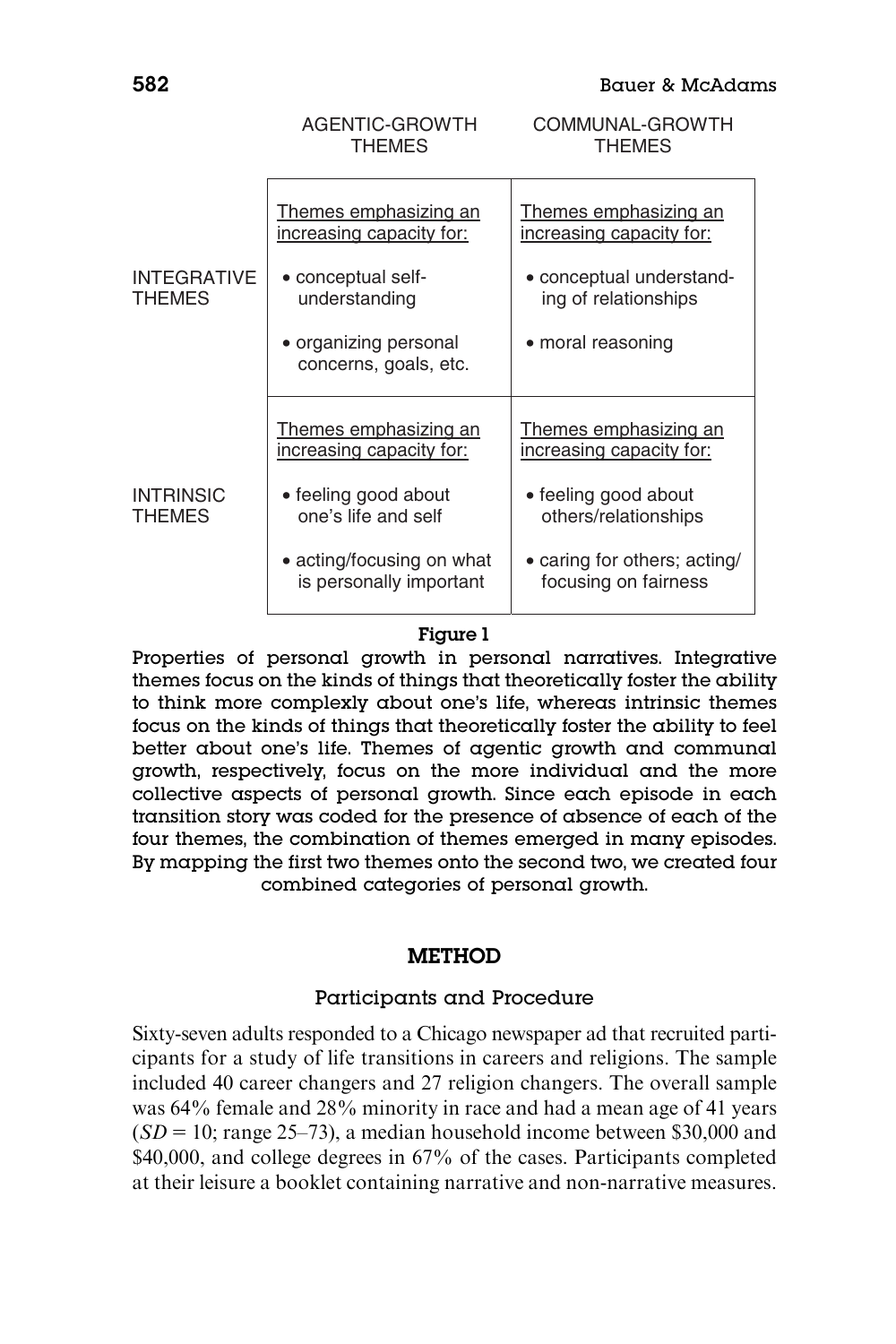#### Writing the Transition Stories

Participants wrote about their transition in 1–2-page narratives for each of six episodes or segments: (1) the decision to make the transition, (2) a turning point in making the change, (3) a conflict event, (4) an encounter with another person who played a role in the transition, (5) the projected future of the transition, and (6) a reflection on the relationship between the transition and personal identity. Each episode in the survey booklet included a paragraph that instructed participants on the particular topic of that episode. For most episodes, participants were instructed first to think about the topic (the decision, another person, etc.), then to pick a specific event in time (rather than a fuzzy or broader frame of time) that captured the essence of that topic, then to write about that event in terms of who, what, where, and when, and finally to write about how it made the participant think and feel, both during the event and in the present time.

#### Overview of the Narrative Coding

Each episode was given a code of "1" or "0" for the presence or absence of four themes: integrative, intrinsic, agentic growth, and communal growth. The total for each theme was tallied for each participant. Thus, a participant could have, at most, a score of 6 for intrinsic (or any other) themes, and at least a 0. Two coders followed a strict protocol and were blind to other information about the participants.

#### Coding for Integrative and Intrinsic Themes

As mentioned earlier, integrative themes were derived from theory and research on social-cognitive development (e.g., Damon & Hart, 1988). Integrative themes involved an emphasis in the narrative on the importance of learning, integrating, or otherwise coming to a new understanding about the self or others. A narrative did not need to give evidence that integration was found, only that integration was a concern; the mere searching for conceptual or ideological meaning constituted an integrative theme. Nonintegrative themes emphasized the experience or factual conditions of the situation but not whether one learned anything from it (or even tried to). Intrinsic themes were also about growth related to the self and others but were derived from theory and research on selfdetermination theory (Deci & Ryan, 2000). Intrinsic themes involved an emphasis in the narrative on the importance of personal growth and happiness, meaningful relationships, and contributing to society. Nonintrinsic themes emphasized extrinsic concerns, such as the importance of money, status, approval, and physical appearance, as well as other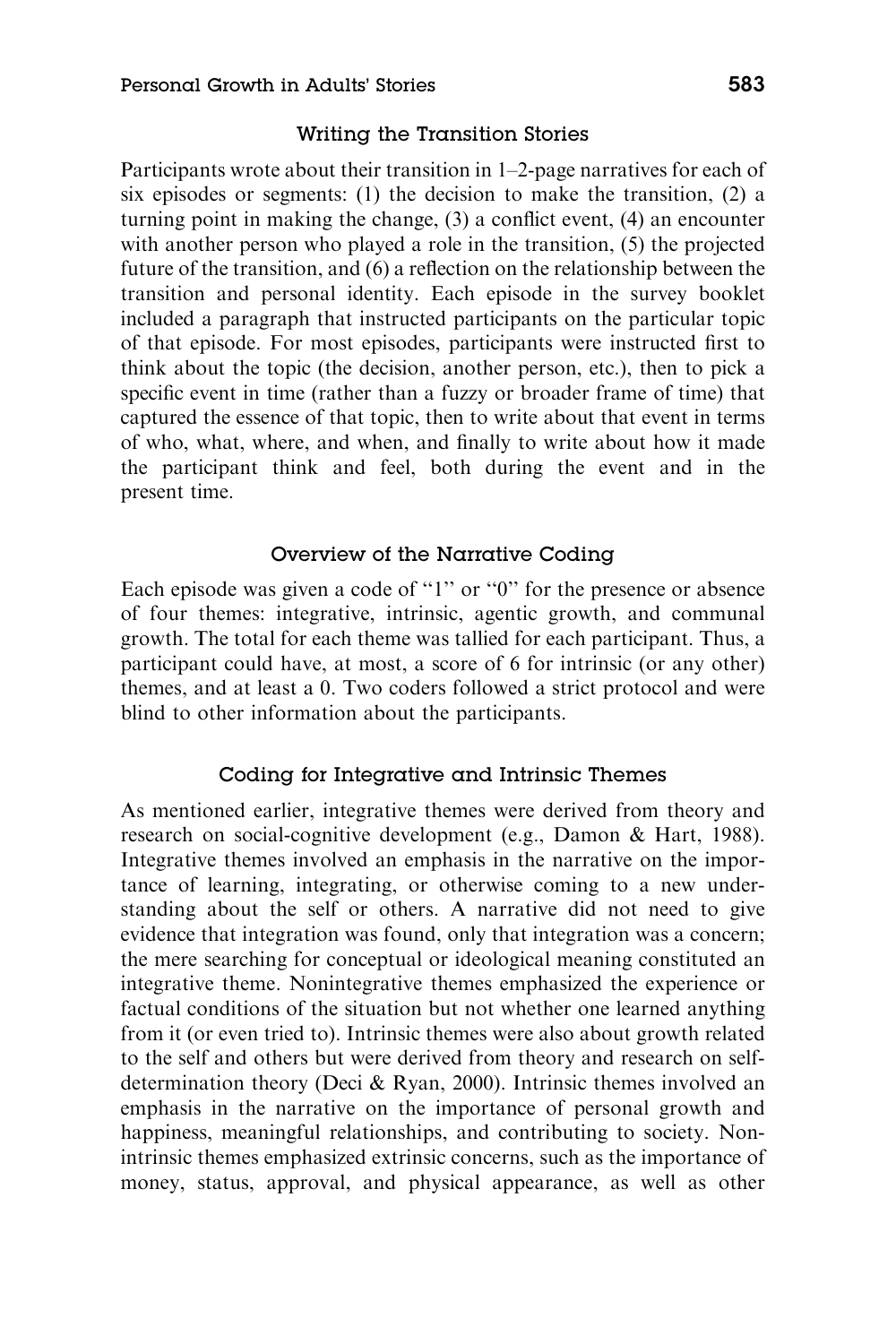nonintrinsic concerns, such as an emphasis on maintaining (rather than developing) one's health.

As for the coding procedure, coders first identified what event or activity or desire the episode was most centrally about, e.g., meeting with a friend to discuss the decision, taking a class that sparked an interest, needing to leave a bad situation, standing up for what one believes. These types of events were not the focus of the coding. Any one of these types of events could be coded for either integrative or nonintegrative themes and for either intrinsic or extrinsic themes. Rather, the target element of the narrative was the protagonist's predominant reason why that event was important. For example, in coding for intrinsic themes in decision episodes, the coder was to ask, ''Did [the protagonist's] primary reason for deciding on the transition deal predominantly with personal growth, happiness, meaningful person-environment fit, fostering meaningful relationships with family or friends, or contributing to the development and welfare of the future generations or society (Kasser & Ryan, 1996; Sheldon & Kasser, 1995)?'' It is important to note that many narratives expressed both growth and nongrowth orientations (i.e., both integrative and nonintegrative, both intrinsic and nonintrinsic), but individual episodes tended to emphasize a theme or not, much as larger stories generally emphasize particular themes (McAdams, 1993). Interrater kappas were .53 (86% agreement rate) for integrative themes and .67 (87% agreement rate) for intrinsic themes. Discrepancies were resolved by discussion. Examples of narrative growth themes appear in the Appendix.

#### Coding for Themes of Agentic and Communal Growth

Narratives were further coded for concerns for agentic and communal growth. As mentioned earlier, these themes were similar to themes of agency and communion (McAdams, 1993; McAdams et al., 1996), except that agentic-growth themes did not involve concerns for status and dominance, and communal-growth themes focused on the attainment of communal ideals. Thus, agentic-growth themes involved a concern for cultivating personal competence and having a positive impact on the self and others (see Bauer & McAdams, 2000), whereas communal-growth themes involved evidence of meaningful relationships and helping others. Interrater kappas were .64 (81% agreement rate) for agentic-growth themes and .69 (86% agreement rate) for communal-growth themes. Narrative examples of these themes appear in the Appendix.

#### Combinations of Growth Themes

We created four hybrid variables representing the number of episodes in which each participant had both integrative and agentic-growth themes,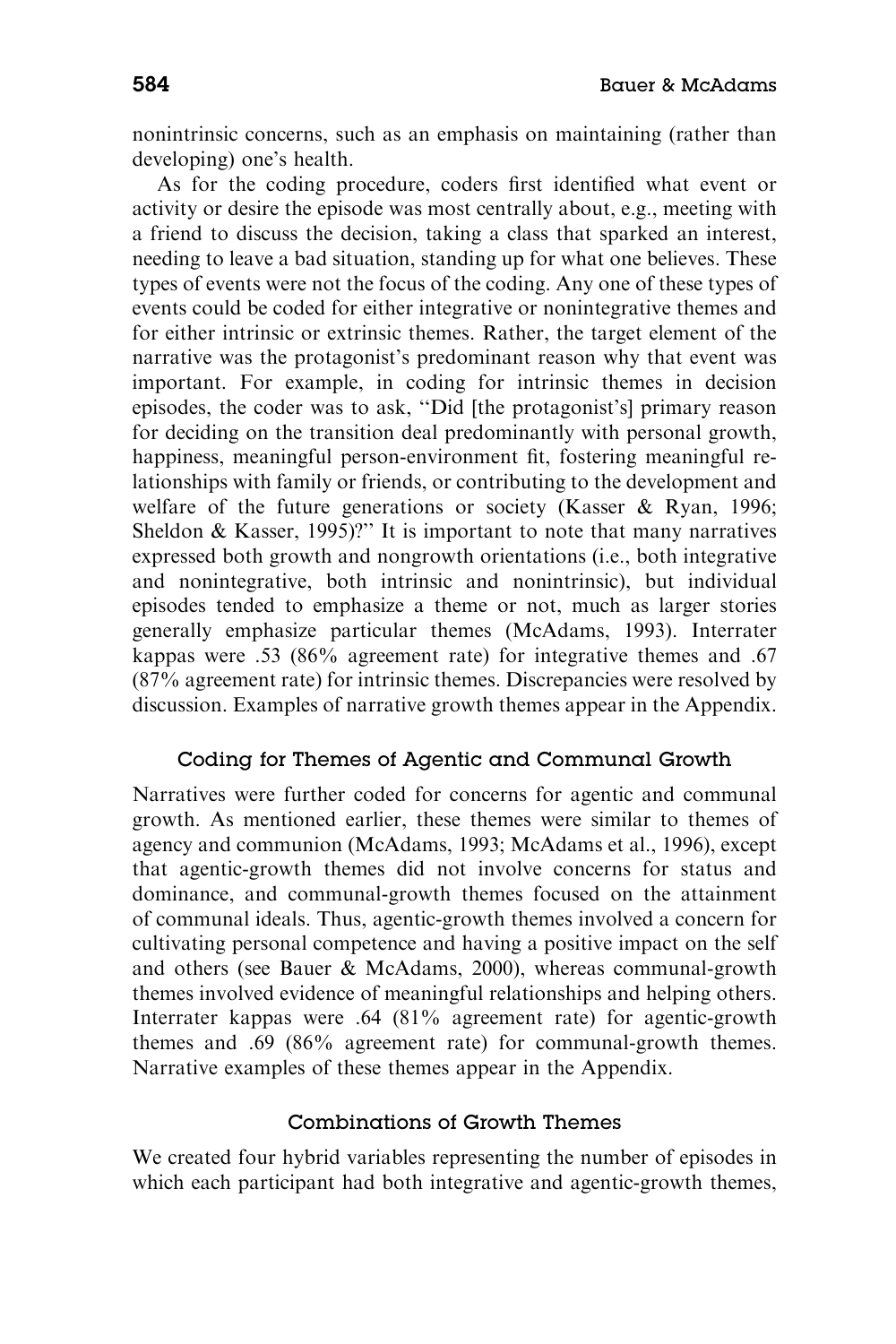both integrative and communal-growth themes, both intrinsic and agentic-growth themes, and both intrinsic and communal-growth themes (see the content in the four quadrants of Figure 1). For example, an episode with both integrative and agentic-growth themes might emphasize issues of new understandings of oneself, whereas an episode with both integrative and communal-growth themes might emphasize issues of new understanding of a meaningful relationship. The total number of episodes with hybrid themes was tallied per person.

#### Non-narrative measures

Ego development. The Washington University Sentence Completion Test of Ego Development (ED; Hy & Loevinger, 1996) asks participants to complete 18 sentence stems, for example, ''When a child will not join in group activities..." "A man's job..." "My mother and  $I_{\cdots}$ " "A wife should..." and "Rules are...." Each item is first scored individually according to guidelines. Items are then aggregated into a total score that corresponds to particular stages in personality development. While Loevinger (1976) has noted the difficulty in defining a single phenomenon that characterizes this development, for the purposes of this study we view the ED stages as increasing capacities to think complexly about the self and others. Starting at Level 2 (with Level 1 being reserved for the presocial infant who as yet lacks an ego), the total scores are (2) Impulsive (characterized as passively dependent), (3) Self-protective (opportunistic), (4) Conformist (following rules), (5) Self-aware (concerned with fairness; consideration of rules), (6) Conscientious (self-evaluated standards), (7) Individualistic (respect for others' standards), (8) Autonomous (understanding of interdependence), (9) Integrated (reconciles conflicts within a broader identity). An advanced graduate student, well trained in the theory and measurement of ED, coded the responses. The ED scoring guidelines, which are self-instructive, have shown high levels of reliability and internal consistency (Loevinger & Wessler, 1970).

Well-being. Participants completed two scales of well-being, the Satisfaction with Life Scale (SWLS; Diener et al., 1985) and Ryff's multidimensional scale of personal well-being (PWB; Ryff & Keyes, 1995). The SWLS is a well-validated, simple, five-item measure of overall life satisfaction. The PWB measure is a well-validated, robust measure of six dimensions of well-being: autonomy, environmental mastery, personal growth, positive relationships, purpose in life, and self-acceptance. We used the mean PWB score, aggregated from the six separate scales, for all predictions in this study.

LIFT: Life impact from the transition. We adapted a scale measure originally used to assess the positive impact of a religious conversion on a person's life in various domains (Zinnbauer & Pargament, 1995). We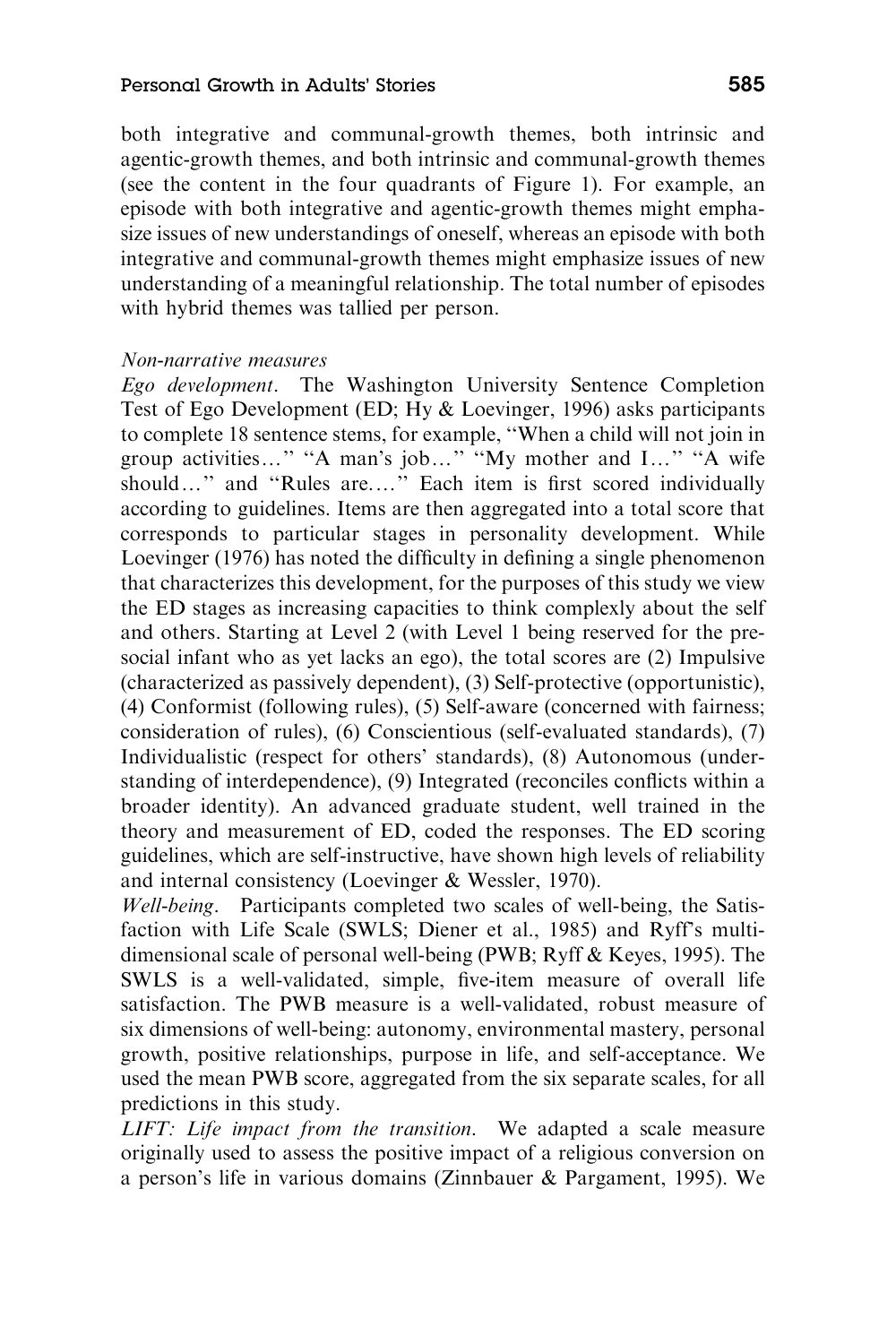called this measure the Life Impact from Transition scale (LIFT). Participants were asked to rate on a 9-point scale how much for the better (9) or for the worse (1) the transition had affected nine domains in life, for example, one's ''general outlook on life,'' ''goals in life,'' ''relationships with friend,'' ''relationships with family,'' ''life at work,'' ''religious or spiritual life,'' and ''day-to-day activities.'' Scores for each item were added to create a total LIFT score.

#### RESULTS

#### Preliminary Findings

Participants mentioned growth themes at the following rates: Integrative themes,  $M = 1.30$ ,  $SD = 1.48$ ; intrinsic themes,  $M = 2.42$ ,  $SD = 1.72$ ; agentic-growth themes,  $M = 3.18$ ,  $SD = 1.51$ ; communalgrowth themes,  $M = 3.07$ ,  $SD = 1.62$ . The minimum frequency was 0 and the maximum was 6 (note: the number of episodes coded in transition stories) for all themes. Differences in these frequencies between career and religion changers are presented in the findings for Hypothesis 3. Career changers and religion changers did not differ significantly in levels of ED, PWB, or SWLS. However, religion changers did report a greater sense that the transition had a positive effect on their lives (LIFT), compared to career changers,  $t(1, 65) =$ 2.54,  $p = .01$ .

Demographic variables did correlate significantly with personality variables. African Americans and Asian Americans scored significantly higher on LIFT,  $t(1, 65) = -2.79$ ,  $p < 0.01$ , than did European Americans. Income correlated significantly with integrative themes,  $r = .27$ ,  $p < .05$ . Education correlated significantly with ED,  $r = .24$ ,  $p<.05$ . Married participants had significantly more intrinsic themes,  $r = .28$ ,  $p < .05$ , and communal-growth themes,  $r = .40$ ,  $p < .001$ . Gender did not correlate significantly with any variable. Demographic variables did not significantly influence any of the results reported here.

#### Hypothesis 1: Integrative and Intrinsic Themes

ED did not correlate significantly with either PWB or SWLS ( $p > .10$ ; see Table 1). Integrative themes correlated significantly with intrinsic themes,  $r = .52$ ,  $p < .001$ , yet the two themes mapped differentially onto ED and well-being. Integrative themes in the transition stories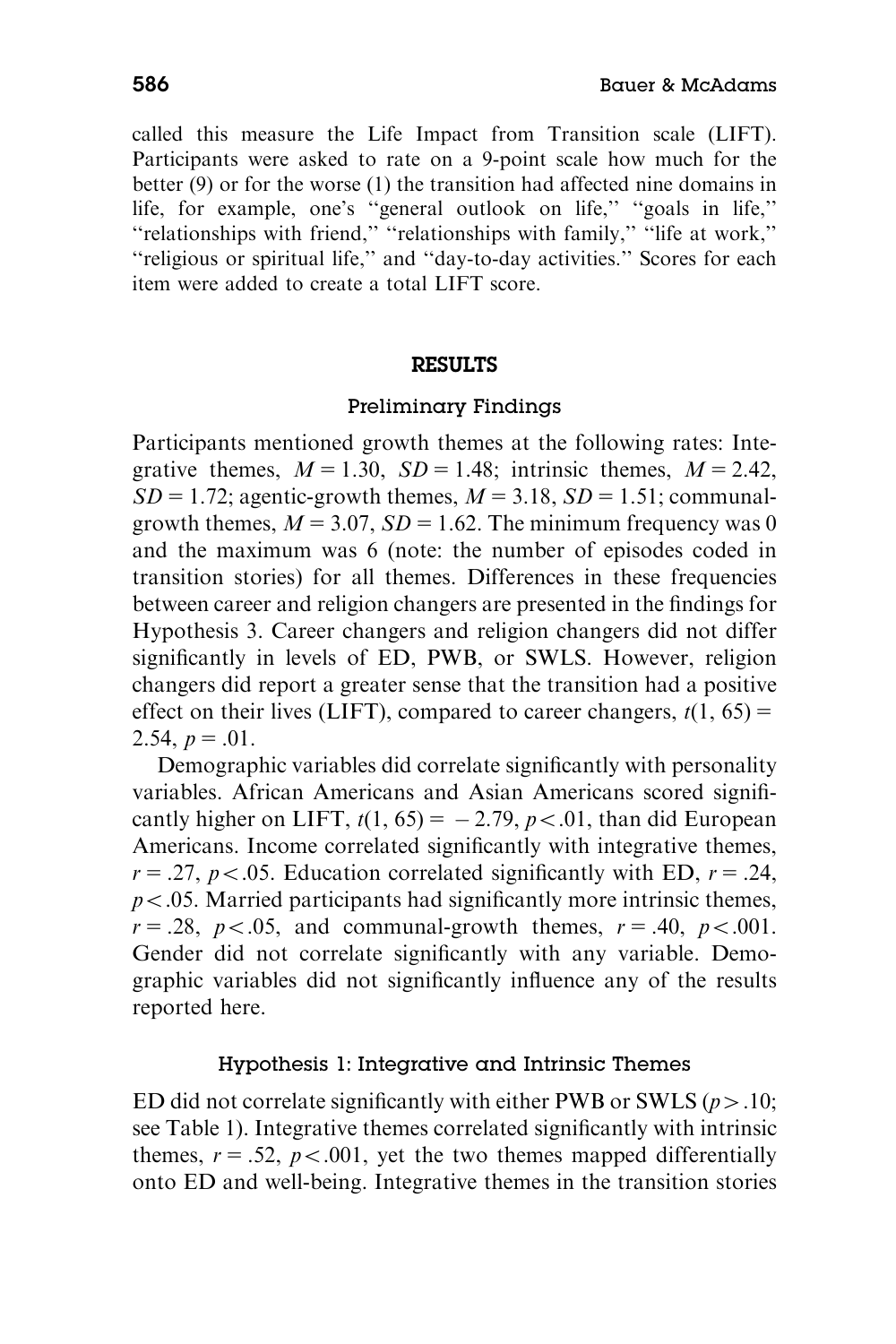| PWB SWLS LIFT Integrative Intrinsic Agentic |
|---------------------------------------------|
|                                             |
|                                             |
|                                             |
|                                             |
|                                             |
|                                             |
| $52***$                                     |
| $.47***$<br>.58***                          |
| $.30**$<br>$.60***$<br>$30**$               |
|                                             |

Table 1 Main Correlations

 ${}^{+}p \leq .10.$  \* $p \leq .05.$  \*\* $p \leq .01.$  \*\*\* $p \leq .001.$ 

*Note.*  $ED = Ego$  Development. PWB = Personal Well-Being. SWLS = Satisfaction with Life Scale. LIFT = Life Impact from Transition scale. Variables  $5-8$  are narrative growth themes. When considering a Bonferroni adjustment of alpha at .002, only correlations of magnitude .38 or higher are significant.

correlated significantly with ED,  $r = .46$ ,  $p < .001$ , but not significantly with either PWB or SWLS,  $p > .10$ . Intrinsic themes correlated significantly with PWB,  $r = .46$ ,  $p < .001$ , and SWLS,  $r = .38$ ,  $p < .01$ , but not significantly with ED,  $p > 10$ . Thus, participants whose transition stories emphasized learning and integrating new perspectives on the self and others had higher levels of ED, whereas participants whose transition stories emphasized the importance of personal happiness, meaningful relationships, and contributing to society had higher levels of well-being.<sup>5</sup>

5. All the relationships between narrative themes and personality development were independent of the effects of Big-Five personality traits (John & Srivastava, 1999). We found that narrative themes correlated significantly with some traits. None of the traits correlated significantly with ED, but neuroticism, extraversion, conscientiousness, and agreeableness correlated with PWB and SWLS. In regressions of well-being on narrative themes and relevant traits, we found that traits and stories played independent roles in explaining WB variance. Thus, consonant with the claim that traits and life stories may be related but are not hierarchically ordered (McAdams, 1995), we found that personal narratives played a unique role in understanding ED and well-being.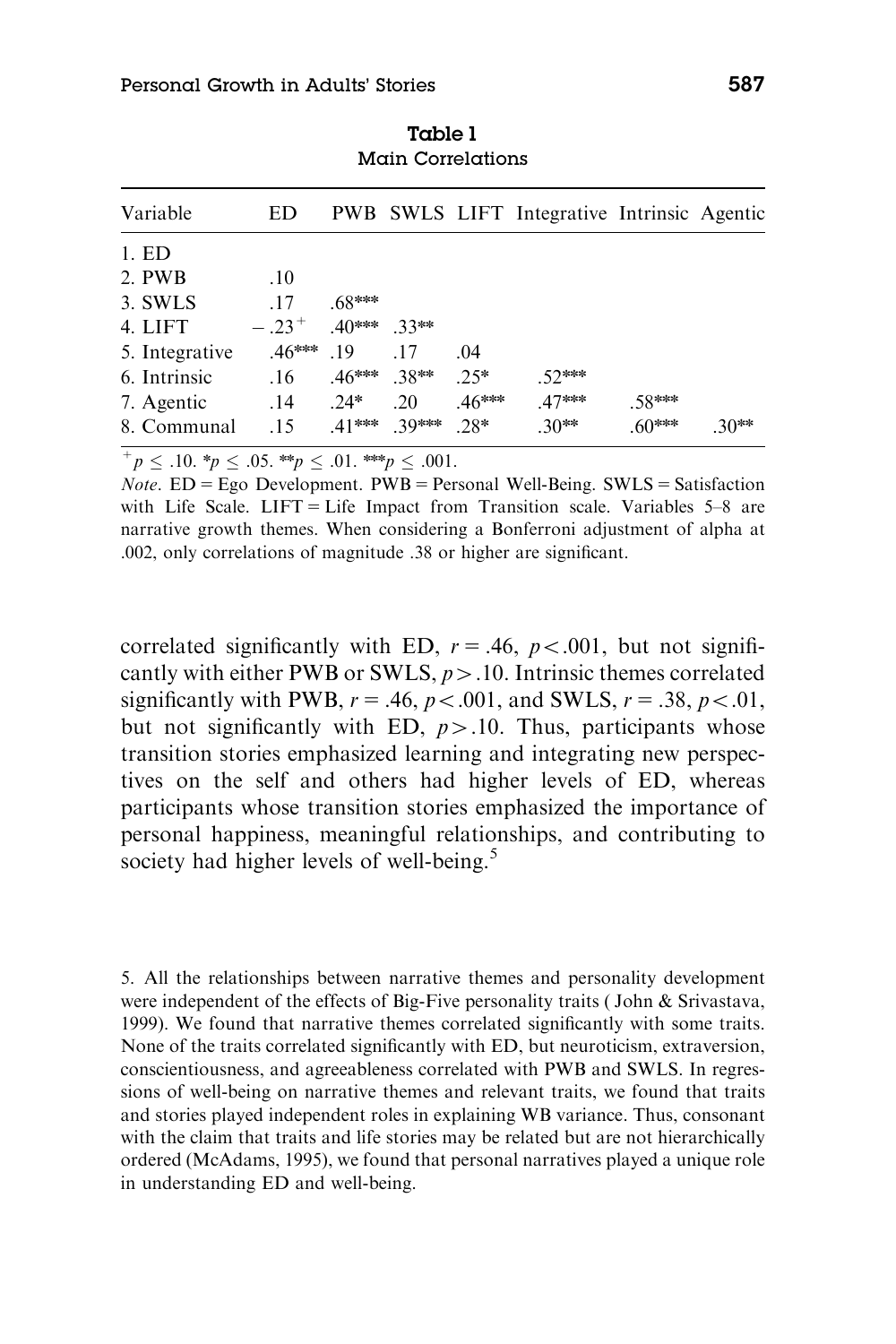#### Hypothesis 2: Agentic- and Communal-Growth Themes

Agentic-growth themes correlated significantly with PWB,  $r = .24$ ,  $p < .05$ , but not with SWLS,  $p > .10$  (see Table 1). Communal-growth themes correlated significantly with PWB,  $r = .41$ ,  $p < .001$ , and SWLS,  $r = .39$ ,  $p < .001$ . To measure whether agentic- or communal-growth themes were the more salient growth theme regarding well-being, we regressed PWB (and then SWLS) on both themes simultaneously. We found that communal-growth themes predicted PWB significantly,  $\beta = .37$ ,  $p < .001$ , but agentic-growth themes did not,  $p > 10$ . Regressing SWLS on the two themes, we found that communal-growth themes predicted SWLS significantly,  $\beta = .36$ ,  $p<.001$ , but agentic-growth themes did not,  $p>.10$ . We turn now to analyses with LIFT. LIFT correlated significantly with agenticgrowth themes,  $r = .46$ ,  $p < .001$ , and communal-growth themes,  $r = .28$ ,  $p < .05$ . To measure whether agentic- or communal-growth themes were the more salient growth theme regarding the sense that the transition had a positive impact on life, we regressed LIFT on both themes simultaneously. We found that agentic-growth themes predicted LIFT significantly,  $\beta = .41$ ,  $p < .001$ , but communalgrowth themes did not,  $p>10$ . Thus, while agentic-growth and communal-growth themes both correlated significantly with wellbeing and LIFT, agentic growth had more to do with the sense that one's transition had a positive impact on life, whereas communal growth had more to do with a global sense of well-being.

## Hypothesis 3: Themes in Career versus Religion Transition Stories

Hypothesis 3 was that career and religion changers would place relatively more emphasis on agentic-growth and communal-growth themes, respectively. Religion changers were more likely than career changers to have integrative themes,  $t(1, 65) = 2.62$ ,  $p = .01$ , and communal-growth themes,  $t(1, 65) = 2.56$ ,  $p = .01$  (see Table 2). However, religion changers and career changers were equally likely to have themes of intrinsic and agentic growth,  $ps > .10$ . Thus, half of Hypothesis 3 panned out: Themes of communal growth were more characteristic of religion-transition stories than career-transition stories, but themes of agentic growth were not more characteristic of career-transition stories than religion-transition stories. For career changers, agentic-growth themes did not correlate signifi-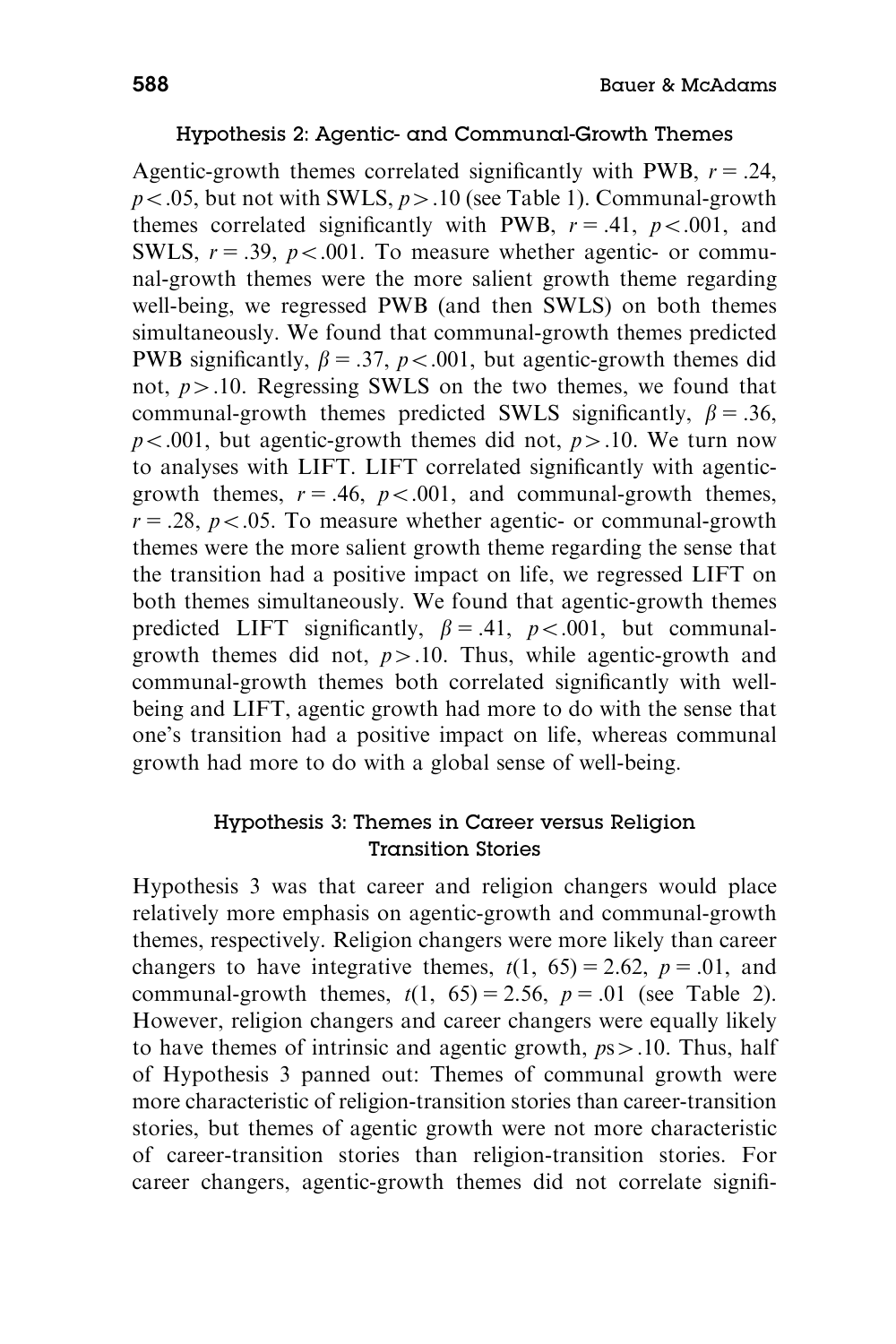|                                 | Career Changers |        |                  |      | <b>Religion Changers</b> |                |  |
|---------------------------------|-----------------|--------|------------------|------|--------------------------|----------------|--|
| Variable                        | M               |        | $(SD)$ Min-Max M |      |                          | $(SD)$ Min-Max |  |
| Integrative Themes**            | .92             | (1.25) | $0 - 6$          | 1.85 | (1.63)                   | $0 - 6$        |  |
| Intrinsic Themes                | 2.15            | (1.75) | $0 - 6$          | 2.81 | (1.62)                   | $0 - 6$        |  |
| Agentic-growth Themes           | 2.92            | (1.61) | $0 - 6$          | 3.56 | (1.28)                   | $0 - 6$        |  |
| Communal-growth Themes** $2.68$ |                 | (1.67) | $0 - 6$          | 3.67 | (1.36)                   | $0 - 6$        |  |

Table 2 Mean Frequencies of Narrative Themes for Career and Religion Changers

\*\* $p \leq .01$ .

cantly with PWB,  $r = .10$ ,  $p > .10$ , and correlated only marginally with SWLS,  $r = .30$ ,  $p < .07$ . Career changers' communal-growth themes correlated significantly with PWB,  $r = .38$ ,  $p < .05$ , but not with SWLS,  $r = .25$ ,  $p > .10$ . For religion changers, agentic-growth themes correlated significantly with PWB,  $r = .42$ ,  $p < .05$ , but not with SWLS,  $r = .02$ ,  $p > .10$ . Religion changers' communal-growth themes correlated significantly with PWB,  $r = .44$ ,  $p < .05$ , and SWLS,  $r = .60$ ,  $p < .001$ . Thus, themes of communal growth predicted well-being significantly for both career and religion changers, but themes of agentic growth predicted well-being significantly only for religion changers. Turning to LIFT, we found similar patterns for career and religion changers. For career changers, LIFT correlated with agentic-growth themes significantly,  $r = .50$ ,  $p < .001$  but not with communal-growth themes,  $r = .26$ ,  $p > .10$ . For religion changers, LIFT correlated marginally significantly with agenticgrowth themes,  $r = .33$ ,  $p < .10$ , but not with communal-growth themes,  $r = .12$ ,  $p > .10$ .

#### Explorations: Combinations of Growth Themes

We next considered correlations with the four hybrid variables (see Figure 1). ED correlated significantly with both integrative–agentic themes,  $r = .42$ ,  $p < .001$ , and integrative–communal themes,  $r = .32$ ,  $p<.01$ , but not with either intrinsic–agentic or intrinsic–communal themes,  $ps > 10$ . A regression of ED on integrative–agentic themes and integrative–communal themes simultaneously revealed that only the integrative–agentic themes predicted ED significantly,  $\beta = .45$ ,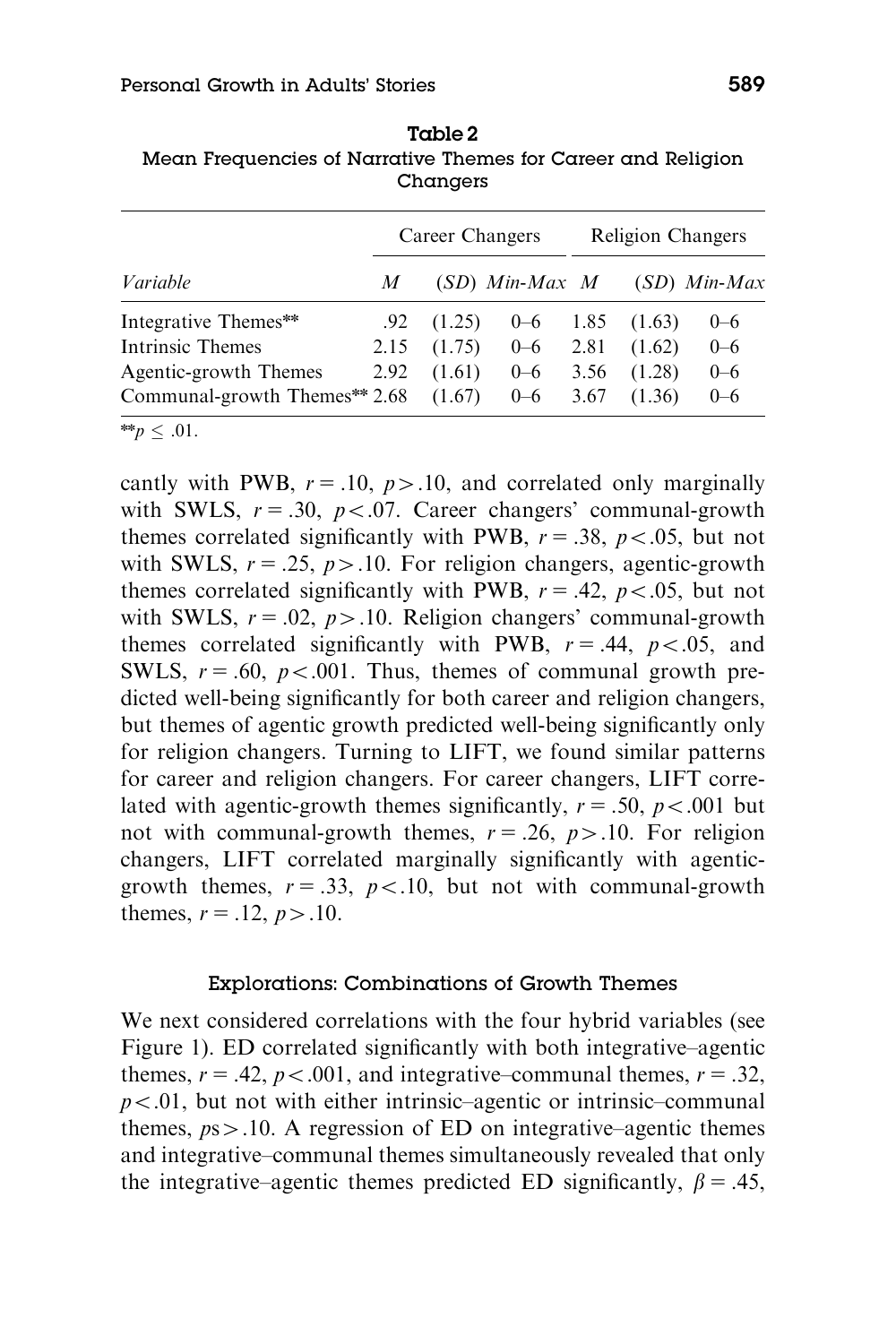$p<.05$ . PWB correlated significantly with intrinsic–agentic themes,  $r = .38$ ,  $p < .01$ , and intrinsic–communal themes,  $r = .44$ ,  $p < .001$ , as well as with integrative–communal themes,  $r = .25$ ,  $p < .05$ , but not with integrative–agentic themes,  $p > 10$ . SWLS correlated significantly with intrinsic–agentic themes,  $r = .32$ ,  $p < .01$ , and intrinsic– communal themes,  $r = .44$ ,  $p < .001$ , as well as with integrative– communal themes,  $r = .26$ ,  $p < .05$ , but not with integrative–agentic themes,  $p > 10$ . A regression of PWB on intrinsic–agentic themes and intrinsic–communal themes simultaneously revealed that intrinsic–communal themes predicted PWB significantly,  $\beta = .41$ ,  $p < .05$ , but intrinsic–agentic themes did not,  $p > 0.10$ . A regression of SWLS on intrinsic–agentic themes and intrinsic–communal themes simultaneously revealed that intrinsic–communal themes predicted PWB significantly,  $\beta = .54$ ,  $p < .01$ , but intrinsic–agentic themes did not,  $p>10$ . Overall, these findings suggested that stories geared toward new understandings within one's agentic growth was especially predictive of high ED, while stories geared toward intrinsic concerns within one's communal growth were especially predictive of high well-being. Finally, it is noteworthy that among the four combined themes, only integrative–communal themes correlated significantly with both ED and well-being. Thus, participants whose transition stories emphasized arriving at new understandings of communal growth had higher levels of maturity and well-being.

#### **DISCUSSION**

This study examined how specific themes of personal growth in stories of people's life transitions corresponded to specific measures of personality development. We examined four such themes: integrative, intrinsic, agentic growth, and communal growth. We found that the first two themes held differential relationships with measures of social-cognitive maturity and social-emotional well-being. We found that the second two themes (agentic growth and communal growth) held differential relationships with transition-specific satisfaction and global well-being. Finally, we found differences between career and religion changers in their interpretations of agentic growth and communal growth and in how these related to wellbeing. These findings highlight specific relationships between narrative thinking and personality development, suggest how social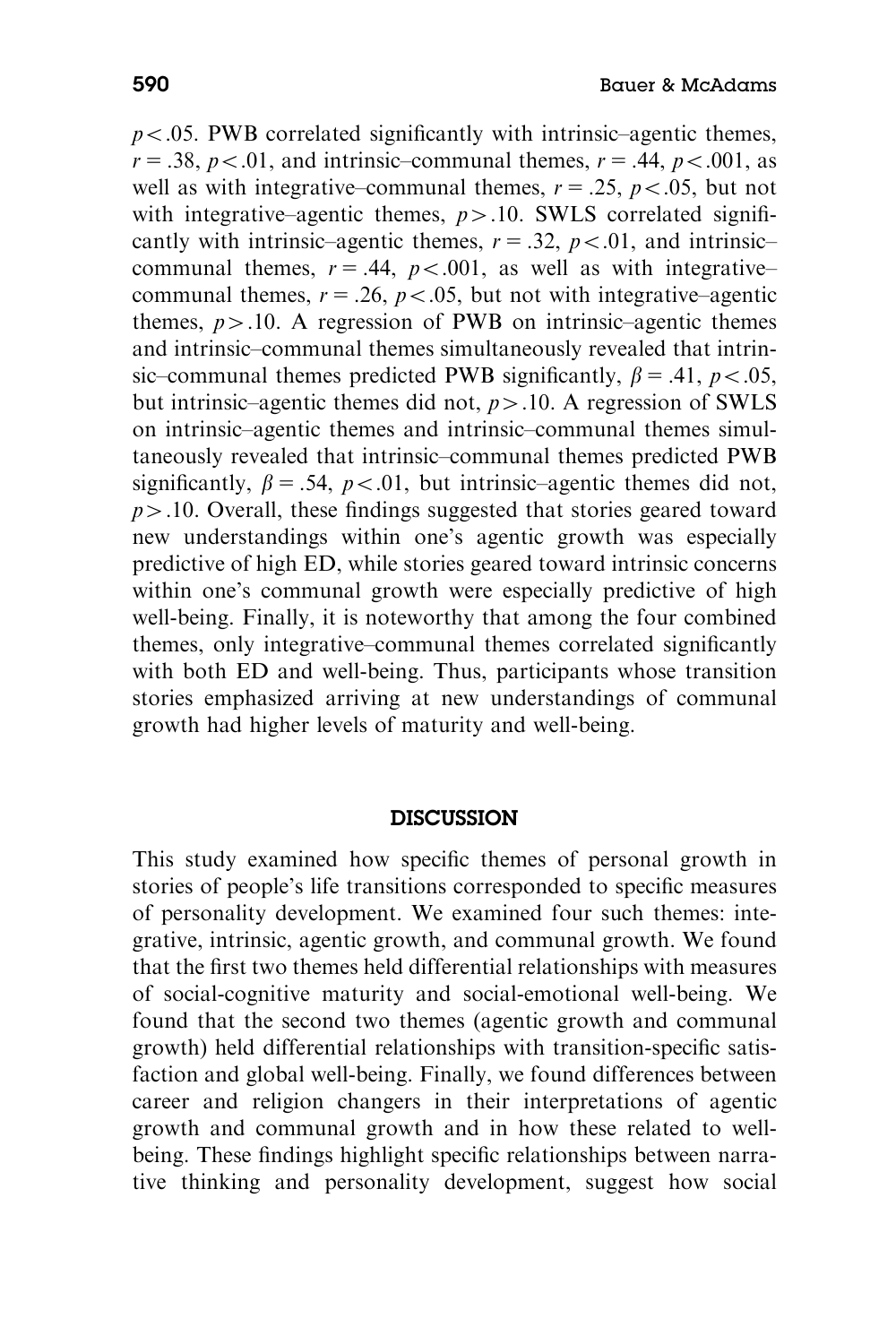institutions exert an influence over the value orientations of personal narratives, further an understanding of the role of personal growth in narrative meaning-making, and have implications for the study of intentional self-development.

### Integrative and Intrinsic Themes

We found that the social-cognitive and social-emotional themes called integrative and intrinsic themes—corresponded differentially to ED and WB. Previous narrative research on these themes in major life goals (Bauer & McAdams, 2004), as well as with similar constructs in autobiographical memories (King et al., 2000), suggested that this would be the case. In general, social-cognitive maturity and social-emotional well-being do not correlate significantly and tend to map onto different constructs of personality and development (e.g., King et al., 2000; Westenberg & Block, 1993). Together, these findings suggest, among other things, that the specific ways people think about and plan their lives have implications for specific kinds of personal growth and personality development—notably intentional self-development (Brandtstadter et al., 1999). For example, if one wishes to be happier, but in reflecting on the past and planning the future, emphasizes the importance of gaining the approval of others, then happiness is not likely to ensue as a result. (Or, if one wishes to make a lot of money but instead spends all his time thinking about personal growth and how to foster meaningful relationships, the money might not follow.) Of course, determining such factors prospectively demands a longitudinal design, for which there is preliminary support, at least regarding the predictable benefits of focusing on intrinsic versus extrinsic concerns (Sheldon, Kasser, Smith, & Share, 2002). As the study stands, we found that maturity and well-being coincide with specific styles of growth-oriented narratives.

Our theoretical reason for these findings (as well as the findings with agentic and communal growth, discussed below) starts with the notion that people are likely to emphasize and talk more about the kinds of things that are important to them (McAdams, 1993). Similarly, the themes that arise frequently in an individual's narratives of self-defining memories are likely to reflect the types of things the individual thinks are important and the types of things on which the individual is exerting energy in everyday life. Development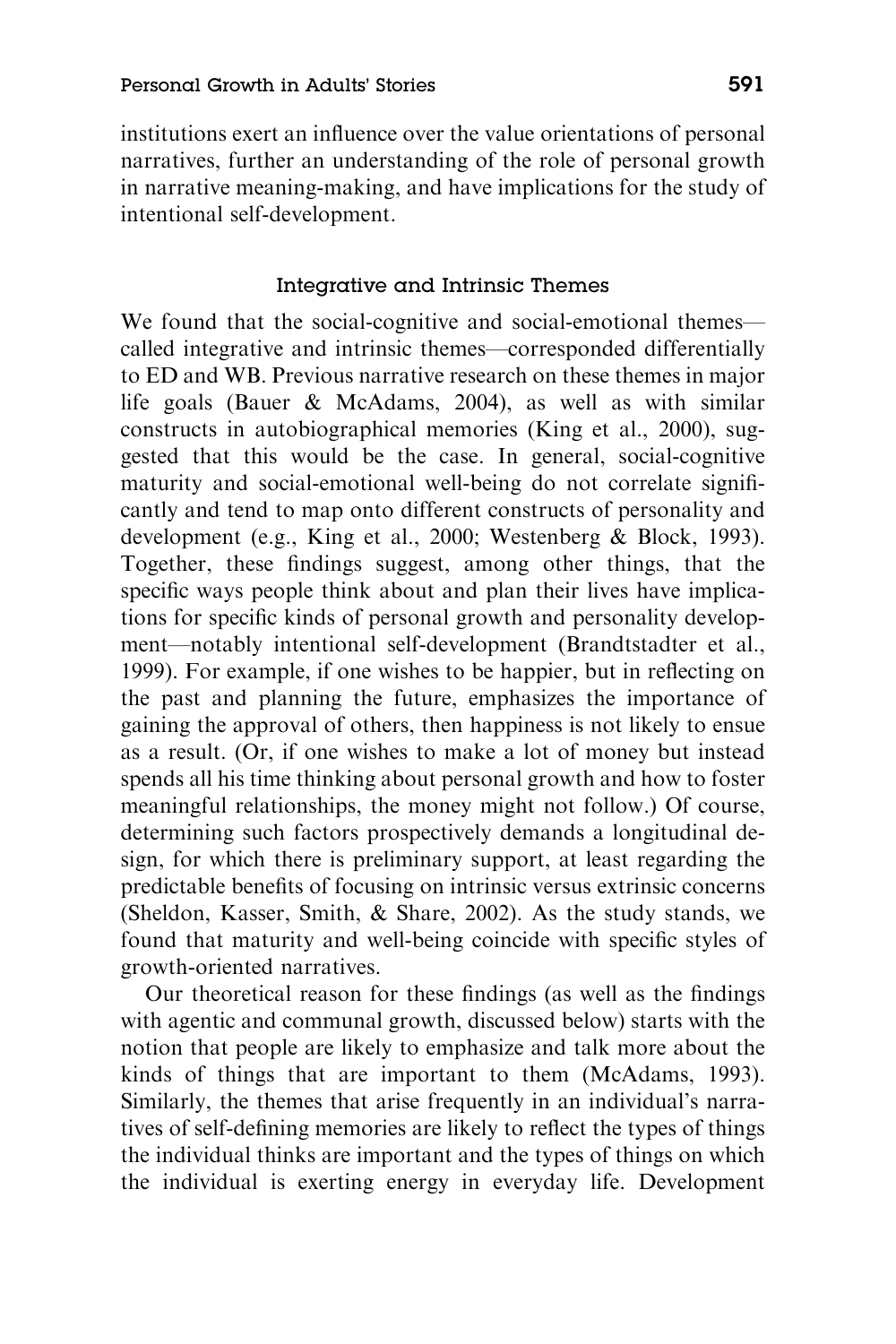emerges from action and making sense of it (Piaget, 1970; Wertsch, 1991), such that the type of development that ensues depends on the type of actions done and the type of meanings ascribed to them. To the degree that people are thinking about and enacting the mechanisms or kinds of things that foster a particular kind of personality development (as the differentiation and integration of new perspectives on the self and others fosters social-cognitive maturity), that development will ensue. Of course, development is not that simple (where proportions of concern and effort  $=$  proportions of developmental attainment); development depends not only on personal intentions but on impersonal social and biological forces as well (Lerner & Walls, 1999). However, to the degree that intention and action play a role in development, a similar scenario should emerge. Reflecting these intentions and processes, specific themes that are emphasized in stories about events like life transitions should reflect specific kinds of personality development.

## Agentic- and Communal-Growth Themes

We found that themes of agentic and communal growth, both framed in terms of social-emotional growth, corresponded to different measures of personal satisfaction. People whose stories emphasized agentic growth were more likely to think that their transition had a positive impact on their lives, whereas people whose stories emphasized communal growth were more likely to report high levels of well-being in general. By way of explaining these results, we note that part of the definition of agentic growth (and agentic themes more generally; McAdams et al., 1996) is the sense that one exerts an influence in one's environment. In addition, communal themes historically hold stronger ties to well-being than do agentic themes—a finding that held even when considering only the intrinsically motivated qualities of agency. These findings suggest that placing importance on meaningful relationships in one's personal narratives plays a significant role in global well-being, while placing importance on one's growth as an individual plays a significant role in evaluating life changes as having a positive impact on life.

## Career Changers Versus Religion Changers

We made predictions regarding the differential use of agentic- and communal-growth themes by career changers versus religion chan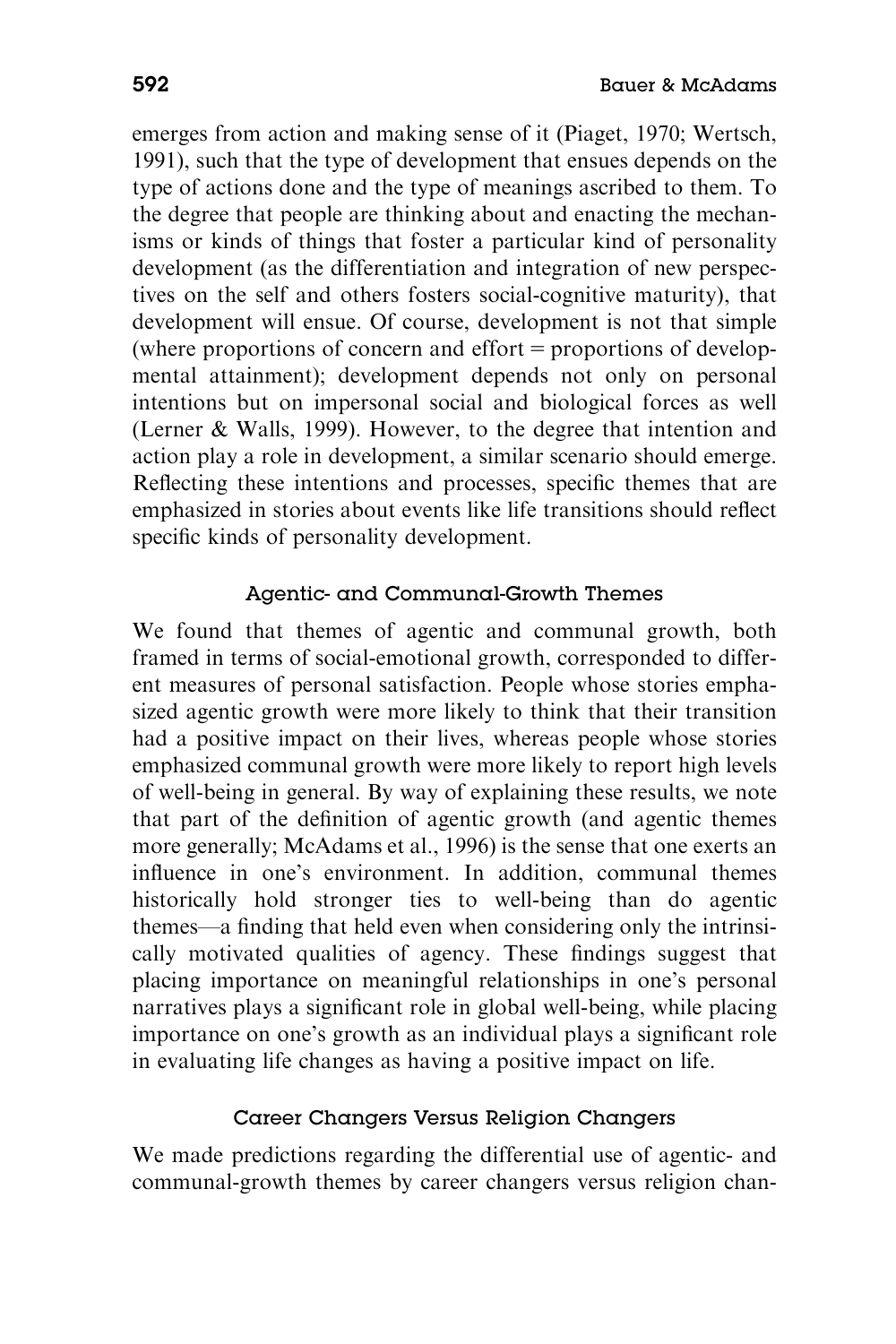gers, but not regarding the use of integrative and intrinsic themes. So we begin with the former. Religion changers expressed more themes of communal growth than did career changers. We expected this to be the case since religious institutions emphasize the role of communal concerns (Paloutzian, 1996), whereas work environments tend to support and reward the virtues of agentic concerns (e.g., Kirk, 1989). However, career changers did not have more agenticgrowth themes than religion changers. Perhaps this finding has its roots in the fact that religion changes often demand a good deal of agentic initiative and commitment (Rambo, 1993) in addition to focusing on the welfare of others (e.g., generativity demands a sense of personal agency; McAdams et al., 1998). Interestingly, themes of agentic growth did not correlate significantly with wellbeing for career changers, but did so for religion changers. In contrast, themes of communal growth correlated with well-being for both career and religion changers. Overall, these findings point to counterintuitive—or at least seldom-considered—conclusions: First, career changers who focused on other people in their transition stories (e.g., changing one's career to create a better family life; the importance of interpersonal relationships at work) were happier than those who focused on more individualistic concerns like personal achievement. This was true despite the emphasis placed on agentic concerns by both researchers and work institutions. Second, religion changers who focused on things like having an impact on one's environment and on self-mastery in their transition stories (and not just on things like love and one's connection to other people, to a religion, or to higher powers) had higher levels of wellbeing.

Finally, religion changers mentioned integrative themes more frequently than did career changers, perhaps reflecting the fact that religious institutions emphasize the role of ideological meaning making (Stromberg, 1990), whereas work institutions typically encourage their individuals to focus on more pragmatic concerns. However, the stories of career and religion transitions had the same frequencies of intrinsic themes. This finding is consonant with the fact that research on both career and religion changes has emphasized the importance of intrinsic concerns like personal growth (Kanchier & Unruh, 1989; Kasser & Ryan, 1996; Oleski & Subich, 1996; Paloutzian et al., 1999; Rambo, 1993).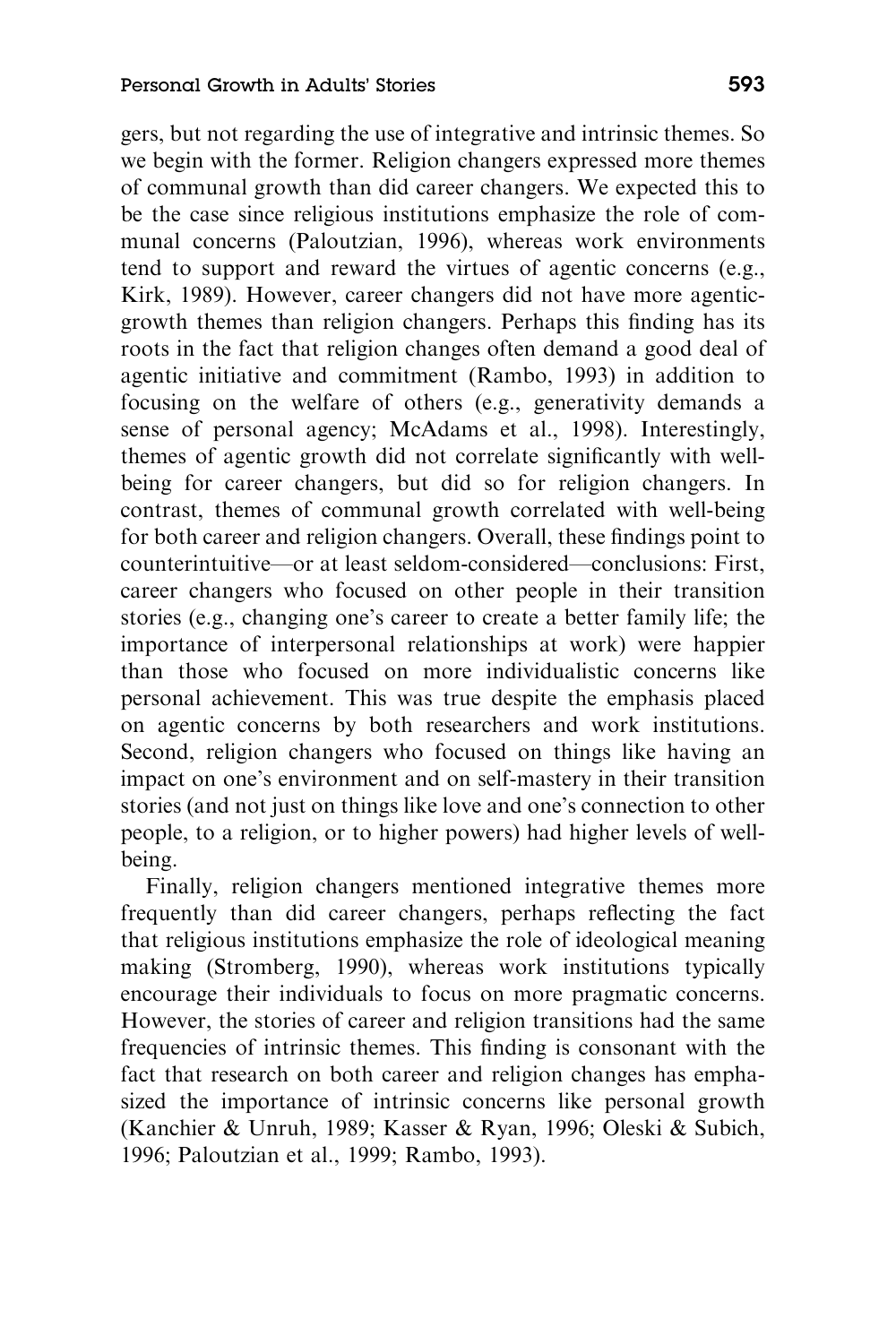#### Growth Themes and the Good Life

King (2001) has identified maturity and happiness as two facets of ''the good life.'' As noted earlier, ED and well-being tend not to correlate in adulthood, and individual personality constructs tend to map onto one or the other but not both (e.g., King et al., 2000; see also the correlates of meaning and happiness in McGregor & Little, 1998; for an exception see the relation of generativity to ED and well-being in de St. Aubin & McAdams, 1995). So most people, according to King's definition, are not living the good life. Yet a sizable minority of people do live the good life; these are the mature, happy people, the ones in this study with high levels of both ED and well-being. We found a couple of narrative patterns that characterized participants who had high levels of both ED and well-being. First, they emphasized integrative and intrinsic themes in their transition stories. In other words, mature, happy people focused on what they learned about personally meaningful concerns—not just on anything they learned and not just on the experience of something personally meaningful. Second, people who appeared to be living the good life emphasized both integrative and communalgrowth themes. In other words, a unique quality of participants who appeared to be living the good life was their emphasis on the importance of gaining new perspectives on meaningful relationships amid their transition—not just experiencing the feelings of close relationships, and not just learning more or feeling better about oneself. In this study, communal themes were often intrinsic themes as well, as hinted by their high correlation. Thus these data overall suggested the following scenario: Mature, happy people, when telling stories of their life transitions, focused on what they learned about personally meaningful concerns—particularly, what they learned about their close relationships. In contrast, focusing on what one learned about agentic concens predicted only maturity, while focusing only on meaningful relationships, but not on what one learned about them, predicted only well-being.

#### Limitations and Distinctions

We wish to caution against interpreting these results (1) in a causal fashion and (2) as objective data. These data were correlational, and we attempted not to phrase the findings and their interpretations in a causal manner. However, the language of statistical procedures such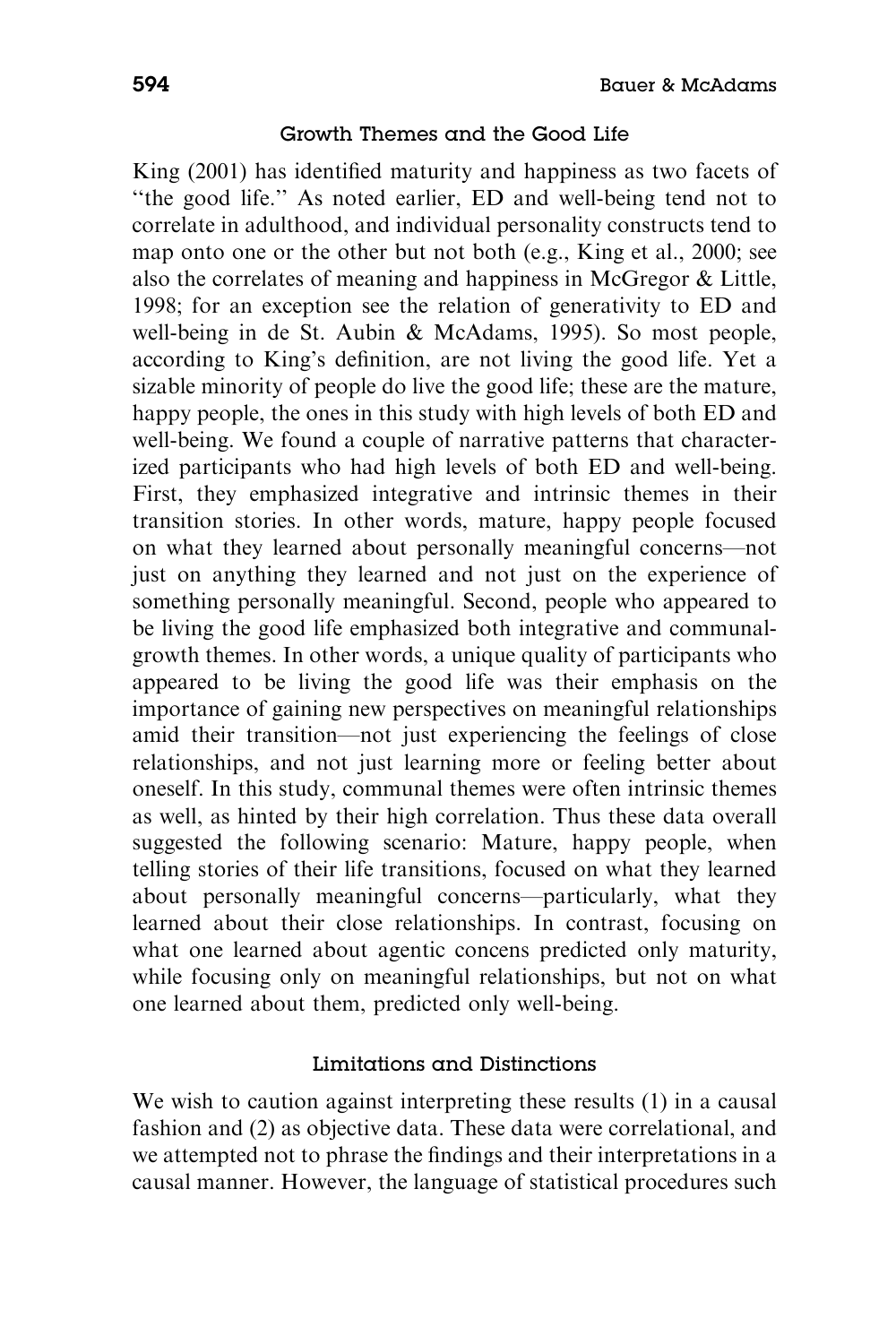as regression models (with their ''effects'' and ''X predicts Y'') often sounds causal. Though we phrased most findings by listing the narrative themes first and then their relationship with personalitydevelopment variables, we did not imply that one caused the other. Of course the causal order could well be the reverse of that direction: For example, high levels of ego development could well lead one to look for the conceptual lessons in a significant life event. Or else, another phenomenon could well underlie both one's narrative themes and personality development.

Next, we wish to consider factors of bias. First, since the study used volunteer participants, it is likely to have had a selection bias toward people who had more positive views of their transition (though there was a range of this). Thus, there are limitations on the capacity to generalize this sample of life transitions to its general population. Second, this study may well be subject to self-report biases. However, self-report biases come in many forms. The common one—that what people report about their lives does not reflect how their lives actually operate—is for this study not a problem but rather the phenomenon of interest. We were precisely interested in how certain kinds of interpretations (in narratives) correspond to other kinds of interpretations (in personality development). In general we think that interpretations of significant life events—coming as they do with all sorts of personal biases—have implications for how people plan their actions and their life course. However, participants may have provided interpretations of their transition story that do not conform to the interpretations they typically make outside of this exercise. This kind of bias would present a problem for claiming that their transition stories (in everyday life) relate to personality development. However, we note that participants probably would have had to make alternative interpretations consistently over the course of the transition story in order for this kind of bias to influence the results.

As a final note, the mere fact that a variable is subjective rather than objective in nature does not make the variable less of a factor in the everyday world of thoughts, feelings, and behaviors. Similarly, subjective phenomena are no less valid than objective phenomena as a target of systematic, scientific interest. Subjective variables are simply, on average, more difficult to define by virtue of their being less apparent. Should science be afraid of such difficulties and therefore stick to that which is defined more easily (both conceptually and in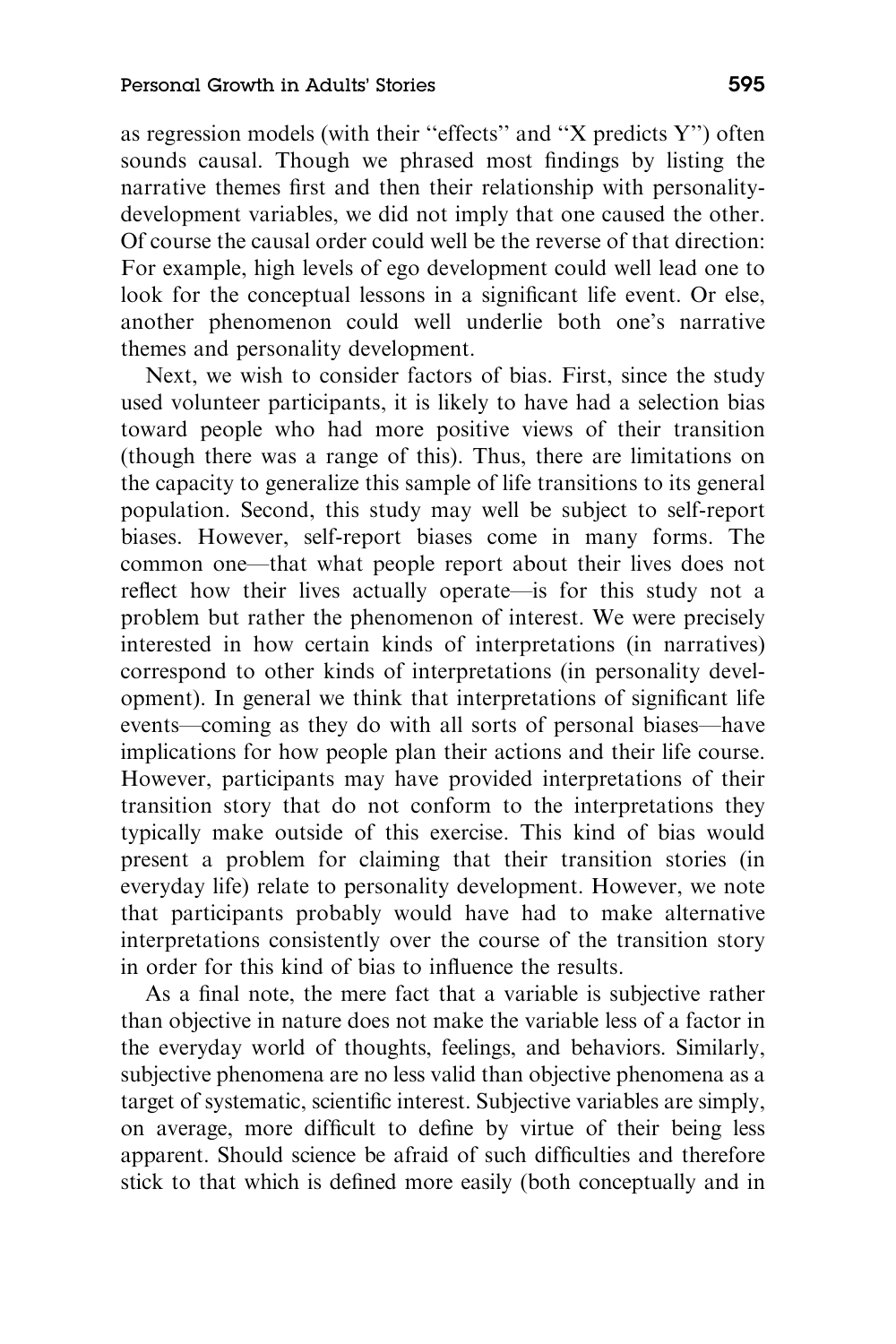terms of time and money)? We think not. In the end, the limitation of these self-report data is simply the reverse of the limitation of more objective data. Here, we can speak only of the individual's subjective experience; there, we can speak only of appearances.

#### **CONCLUSION**

The main message from this study is that specific ways of interpreting one's life transition correspond to specific forms of personality development. People whose transition stories emphasized learning new things had higher levels of social-cognitive maturity, whereas people whose stories emphasized intrinsically meaningful concerns had higher levels of well-being. Also, people whose stories emphasized an agentic, individually based form of growth were more satisfied that their transition had a positive impact on their lives, whereas people whose stories emphasized communal growth had higher levels of global well-being. Religion changers were more likely than career changers to emphasize communal growth in their stories, but communal concerns played a more dominant role than agentic concerns in career changers' well-being, despite the emphasis placed on agentic concerns in career research. Finally, participants who emphasized both integrative and communal themes—that is, those who stressed the importance of learning something about relationships—appeared to be living the good life, defined as a life rich in meaning and happiness. While the present study was correlational and retrospective in design, we hope that narrative work on topics of personal growth can help uncover the patterns in people's intentions and life interpretations that will contribute to a better understanding of the processes of intentional self-development (Brandtstadter et al., 1999; Lerner & Walls, 1999).

#### REFERENCES

- Bakan, D. (1966). The duality of human existence: Isolation and communion in Western man. Boston: Beacon Press.
- Bauer, J. J., & Bonanno, G. A. (2001a). Continuity amid discontinuity: Bridging one's past and present in stories of conjugal bereavement. Narrative Inquiry, 11, 123–158.
- Bauer, J. J., & Bonanno, G. A. (2001b). Doing and being well (for the most part): Adaptive patterns of narrative self-evaluation during bereavement. Journal of Personality, 69, 45-482.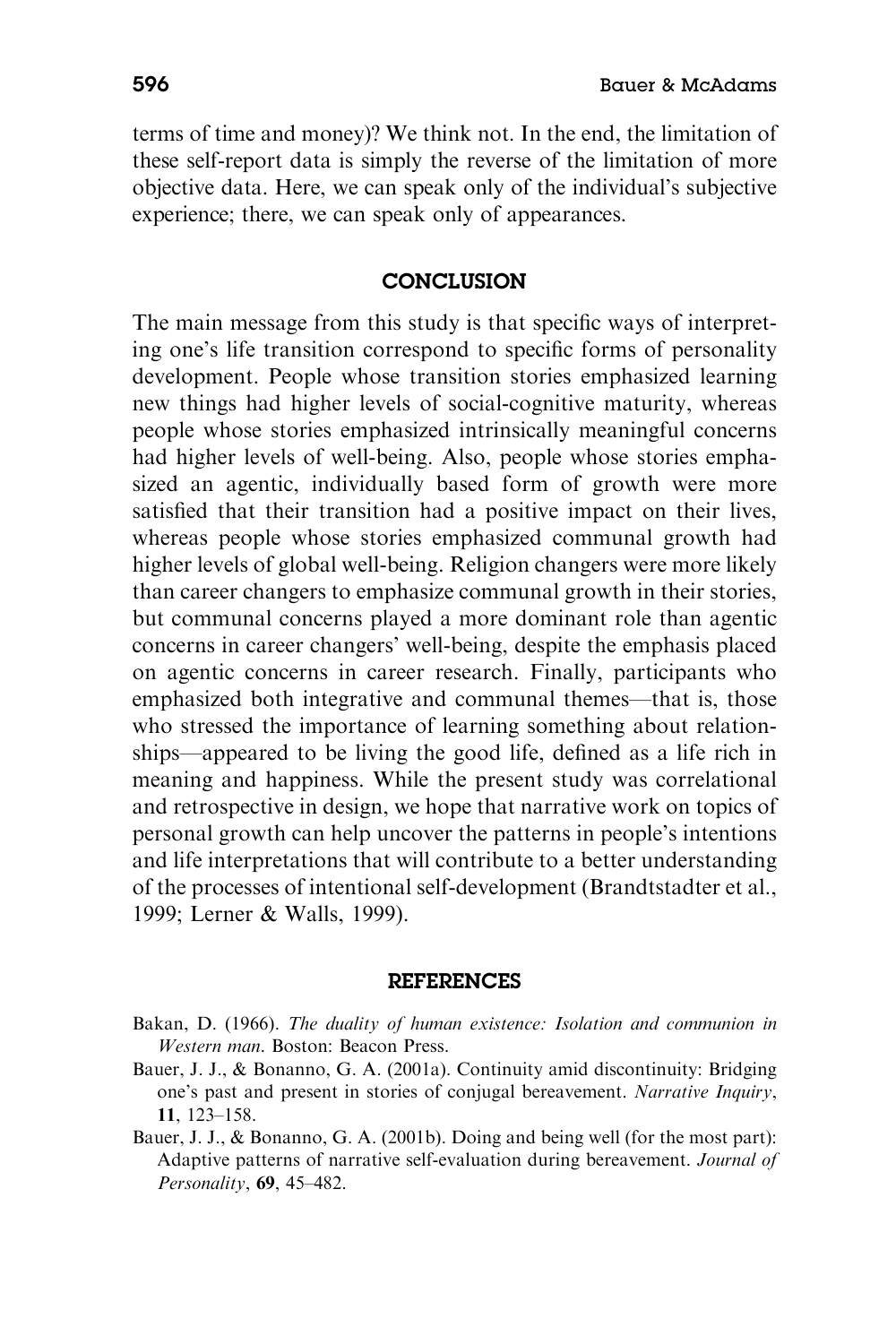#### Personal Growth in Adults' Stories 597

- Bauer, J. J., & Bonanno, G. A. (2001c). I can, I do, I am: The narrative differentiation of self-efficacy and other self-evaluations while adapting to bereavement. Journal of Research in Personality, 35, 424-448.
- Bauer, J. J., & McAdams, D. P. (2000). Competence, relatedness, and autonomy in life stories. Psychological Inquiry, 11, 276-279.
- Bauer, J. J., & McAdams, D. P. (2004). Growth goals, maturity, and well-being. Developmental Psychology, 40, 114–127.
- Brandtstadter, J., Wentura, D., & Rothermund, K. (1999). Intentional selfdevelopment through adulthood and later life: Tenacious pursuit and flexible adjustment of goals. In J. Brandtstadter  $\& R. M.$  Lerner (Eds.), Action and selfdevelopment: Theory and research through the life span (pp. 373–400). Thousand Oaks, CA: Sage.
- Bursik, K. (1991). Adaptation to divorce and ego development in adult women. Journal of Personality and Social Psychology, 60, 300–306.
- Cantor, N., & Kihlstrom, J. F. (1987). Personality and social intelligence. Englewood Cliffs, NJ: Prentice-Hall.
- Cicirelli, V. G. (1997). Relationship of psychosocial and background variables to older adults' end-of-life decisions. Psychology and Aging, 12, 72–83.
- Damon, W., & Hart, D. (1988). Self-understanding in childhood and adolescence. Cambridge: Cambridge University Press.
- Deci, E. L., & Ryan, R. M. (2000). The ''what'' and ''why'' of goal pursuits: Human needs and the self-determination of behavior. Psychological Inquiry, 11, 277–268.
- de St. Aubin, E, & McAdams, D. P. (1995). The relations of generative concern and generative action to personality traits, satisfaction/happiness with life, and ego development. Journal of Adult Development, 2, 99–112.
- Diener, E., Emmons, R. A., Larson, R. J., & Griffen, S. (1985). The satisfaction with life scale. Journal of Personality Assessment, 49, 71–75.
- Erikson, E. H. (1950/1994). Childhood and society. New York: Norton.
- Finken, L. L., & Jacobs, J. E. (1996). Consultant choice across decisions: Are abortion decisions different? Journal of Adolescent Research, 11, 235-260.
- Flanagan, O. (1991). Varieties of moral personality: Ethics and psychological realism. Cambridge, MA: Harvard University Press.
- Freud, S. (1953). The standard edition of the complete psychological works (J. Strachey Ed. and Trans.). London: Hogarth Press.
- Greenberg, J. R., & Mitchell, S. A. (1983). Object relations in psychoanalytic theory. Cambridge, MA: Harvard University Press.
- Gollwitzer, P. M., Bayer, U., Scherer, M., & Seifert, A. E. (1999). A motivationalvolitional perspective on identity development. In J. Brandtstadter & R. M. Lerner (Eds.), Action and self-development: Theory and research through the life span (pp. 283–314). Thousand Oaks, CA: Sage.
- Hy, L. X., & Loevinger, J. (1996). Measuring ego development, 2nd ed. Mahwah, NJ: Lawrence Erlbaum.
- Holland, J. L. (1973). Making vocational choices: A theory of careers. Englewood Cliffs, NJ: Prentice-Hall.
- James, W. (1902). The varieties of religious experience. New York: Library of America.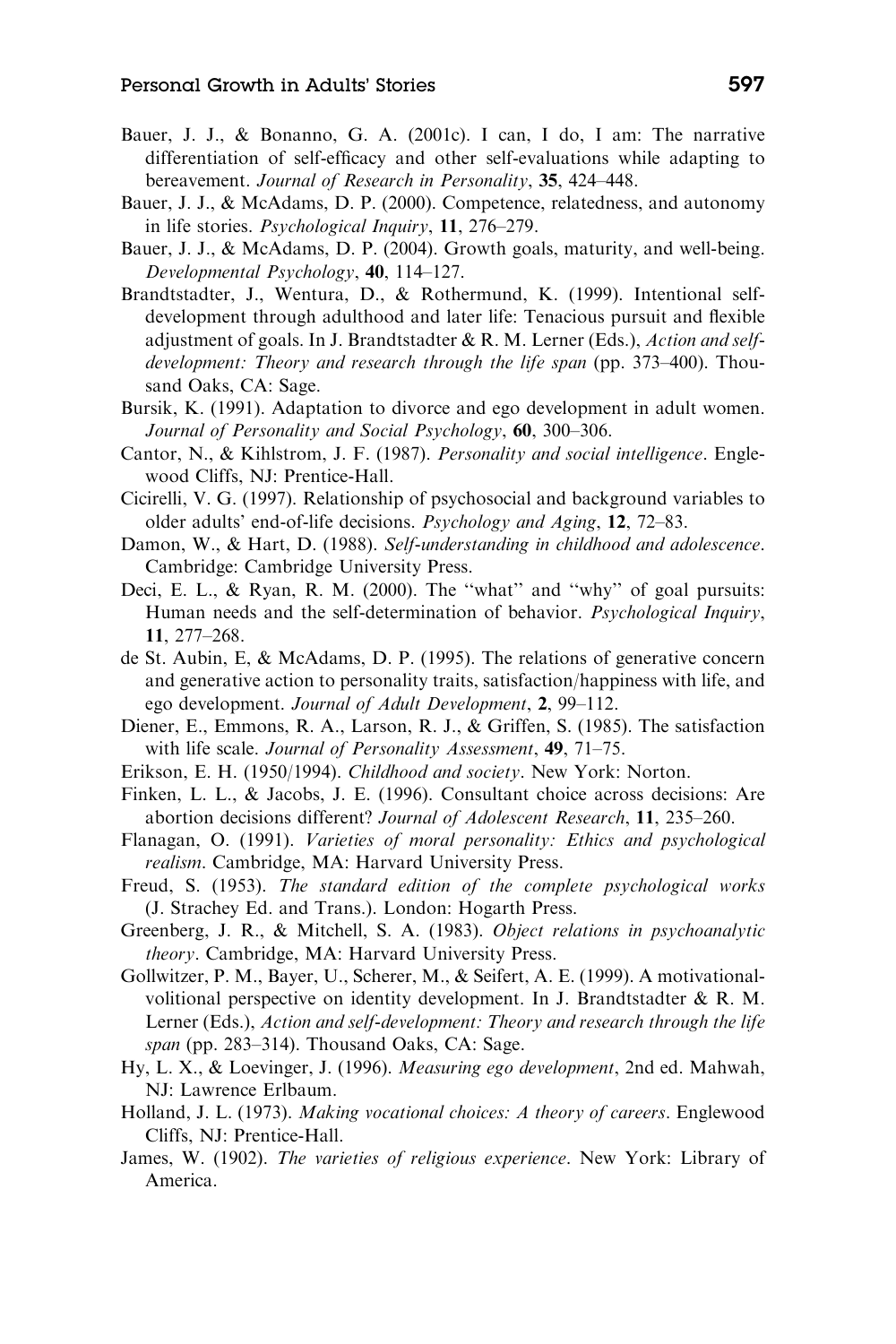- John, O. P., & Srivastava, S. (1999). The Big Five trait taxonomy: History, measurement, and theoretical perspectives. In L. A. Pervin & O. P. John (Eds.), Handbook of personality: Theory & research (2nd ed). New York: Guilford Press.
- Kanchier, C., & Unruh, W. R. (1989). Factors influencing career change. International Journal for the Advancement of Counseling, 12, 309–321.
- Kasser, T., & Ryan, R. M. (1996). Further examining the American dream: Differential correlates of intrinsic and extrinsic goals. Personality and Social Psychology Bulletin, 22, 80-87.
- Kasser, T., Ryan, R. M., Zax, M., & Sameroff, A. J. (1995). The relations of maternal and social environments to late adolescents' materialistic and prosocial values. Developmental Psychology, 31, 907–914.
- King, L. A. (2001). The hard road to the good life: The happy, mature person. Journal of Humanistic Psychology, 41, 51–72.
- King, L. A., Scollon, C. K., Ramsey, C., & Williams, T. (2000). Stories of life transition: Subjective well-being and ego development in parents of children with Down Syndrome. Journal of Research in Personality, 34, 509–536.
- Kirk, J. J. (1989). Job satisfaction among Type C career changers. Journal of Employment Counseling, 26, 161–168.
- Kohlberg, L. (1969). State and sequence: the cognitive-developmental approach to socialization. In D. A. Goslin (Ed.), Handbook of socialization theory and research (pp. 347–480). Skokie, IL: Rand McNally.
- Lerner, R. M., & Walls, T. (1999). Revisiting Individuals as producers of their environment: From dynamic interactionalism to developmental systems. In J. Brandtstadter & R. M. Lerner (Eds.), Action and self-development: Theory and research through the life span (pp. 3–36). Thousand Oaks, CA: Sage.
- Loevinger, J. (1976). Ego development. San Francisco: Jossey-Bass.
- Loevinger, J., & Wessler, R. (1970). Measuring ego development: Vol. 1. Construction and use of a sentence completion test. San Francisco: Jossey-Bass.
- Maslow, A. H. (1968). Toward a psychology of being. New York: Van Nostrand Reinhold.
- McAdams, D. P. (1985). Power, intimacy, and the life story. New York: Guildford.
- McAdams, D. P. (1993). The stories we live by: Personal myths and the making of the self. New York: William Morrow.
- McAdams, D. P. (1995). What do we know when we know a person? Journal of Personality,  $63$ ,  $365-396$ .
- McAdams, D. P., Hart, H. M., & Maruna, S. (1998). The anatomy of generativity. In D. P. McAdams & E. de St. Aubin (Eds.), Generativity and adult development: How and why we care for the next generation (pp. 7-44). Washington, DC: American Psychological Association.
- McAdams, D. P., Hoffman, B. J., Mansfield, E. D., & Day, R. (1996). Themes of agency and communion in significant autobiographical scenes. Journal of Personality, 64, 339–377.
- McAdams, D. P., Josselson, R., & Lieblich, A. (2001). Turns in the road: Narrative studies of lives in transition. Washington, DC: American Psychological Association.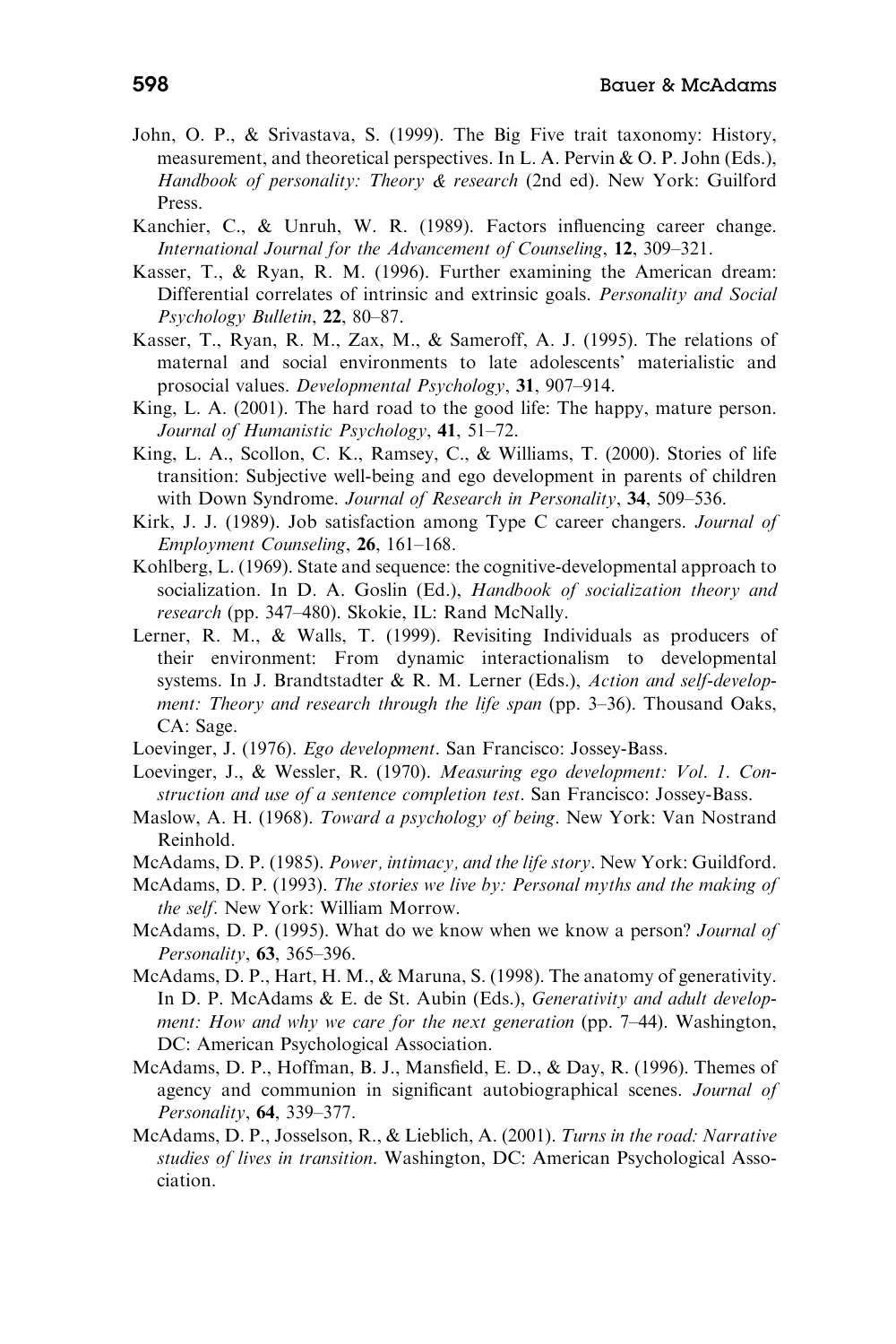- McGregor, I., & Little, B. R. (1998). Personal projects, happiness, and meaning: On doing well and being yourself. Journal of Personality and Social Psychology, 74, 494–512.
- Oleski, D., & Subich, L. M. (1996). Congruence and career change in employed adults. Journal of Vocational Behavior, 49, 221–229.
- Paloutzian, R. F. (1996). Invitation to the psychology of religion. Boston: Allyn and Bacon.
- Paloutzian, R. F., Richardson, J. T., & Rambo, L. R. (1999). Religious conversion and personality change. Journal of Personality, 67, 1047–1079.
- Pancer, S. M., Pratt, M., Hunsberger, B., & Gallant, M. (2000). Thinking ahead: Complexity of expectations and the transition to parenthood. Journal of Personality, 68, 253–280.
- Piaget, J. (1970). Piaget's theory. In P. Mussen (Ed.), Carmichael's manual of child psychology (pp. 703–732). New York: John Wiley.
- Pitt, J. E. (1991). Why people convert: A balance theoretical approach to religious conversion. Pastoral Psychology, 39, 171–183.
- Rambo, L. R. (1993). Understanding religious conversion. New Haven, CT: Yale University.
- Rhodes, S. R., & Doering, M. M. (1993). Intention to change careers: Determinants and processes. The Career Development Quarterly, 42, 76–92.
- Rosaldo, M. (1984). Toward an anthropology of self and feeling. In R. Shweder & R. LeVine (Ed.), Culture theory (pp. 137–157). New York: Cambridge University.
- Ryff, C. D., & Keyes, C. L. M. (1995). The structure of psychological well-being revisited. Journal of Personality and Social Psychology, 69, 719–727.
- Ryff, C. D., & Singer, B. (1998). The contours of positive health. Psychological Inquiry, 9, 1–28.
- Seligman, M. E. P., & Csikszentmihalyi, M. (2000). Positive psychology: An introduction. American Psychologist, 55, 5–14.
- Sheldon, K. M., & Kasser, T. (1995). Coherence and congruence: Two aspects of personality integration. Journal of Personality and Social Psychology, 68, 531–543.
- Sheldon, K. M., & Kasser, T. (2001). Getting older, getting better? Personal strivings and psychosocial maturity across the life-span. Developmental Psychology, 34, 491–501.
- Sheldon, K. M., Kasser, T., Smith, K., & Share, T. (2002). Personal goals and psychological growth: Testing an intervention to enhance goal attainment and personality integration. Journal of Personality, 70, 5–31.
- Stewart, A. J., & Vandewater, E. A. (1999). "If I Had It to Do Over Again...": Midlife Review, Midcourse Corrections, and Women's Well-Being in Midlife. Journal of Personality and Social Psychology, 76, 270–283.
- Stromberg, P. G. (1990). Ideological language in the transformation of identity. American Anthropologist, 92, 42–56.
- Vaillant, G. E., & McCullough, L. (1987). The Washington University Sentence Completion Test compared with other measures of adult ego development. American Journal of Psychiatry, 144, 1189-1194.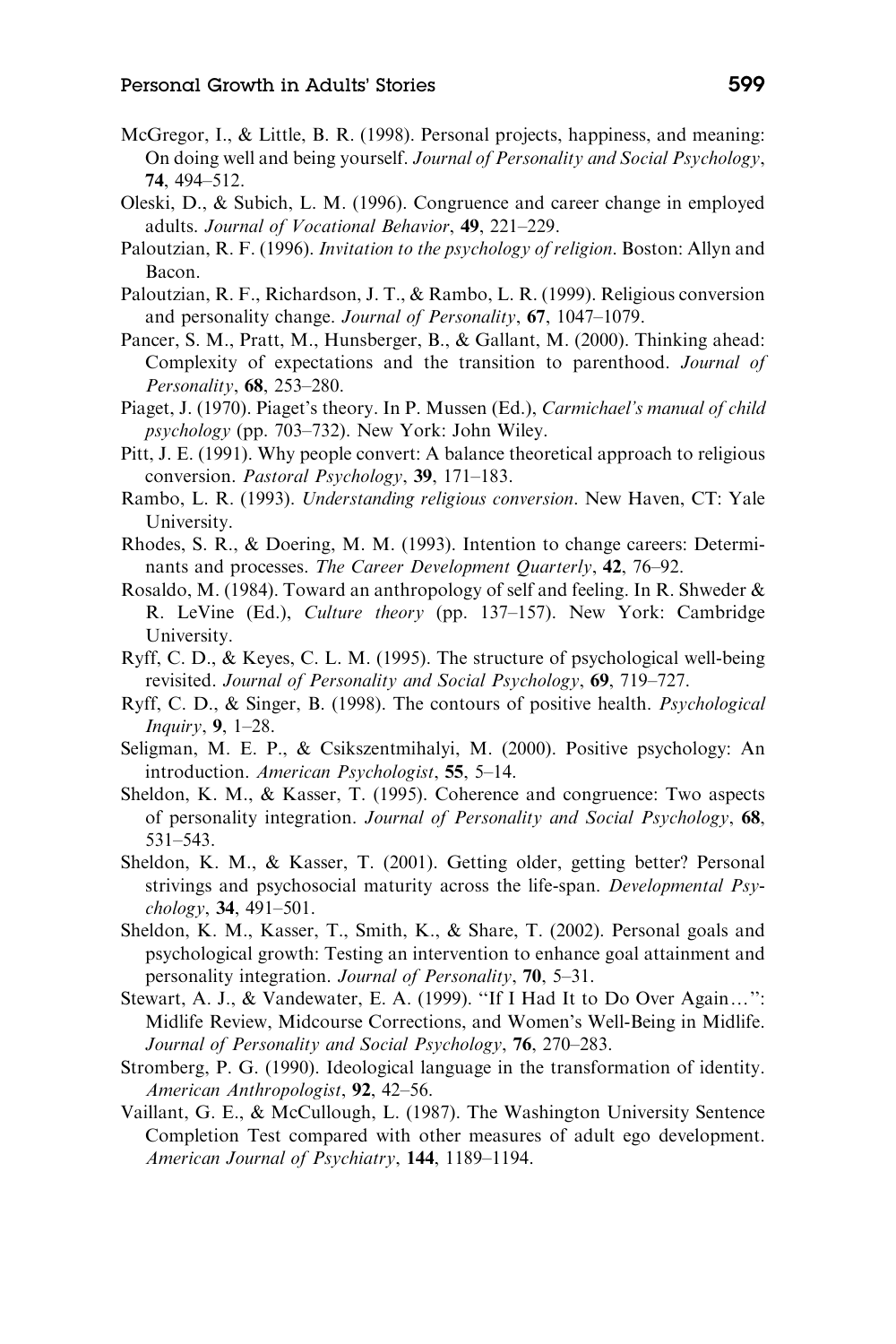- Vygotsky, L. S. (1978). Mind in society: The development of higher psychological processes. Cambridge, MA: Harvard University Press.
- Wertsch, J. V. (1991). Voices of the mind: A sociocultural approach to mediated action. Cambridge, MA: Harvard University Press.
- Westenberg, P. M., & Block, J. (1993). Ego development and individual differences in personality. Journal of Personality and Social Psychology, 65, 792–800.
- Woike, B. A. (1994). The use of differentiation and integration processes: Empirical studies of "separate" and "connected" ways of thinking. Journal of Personality and Social Psychology, 67, 142–150.
- Youniss, J. (1980). Parents and peers in social development: A Sullivan–Piaget perspective. Chicago: University of Chicago.
- Zinnbauer, B. J., & Pargament, K. I. (1998). Spiritual conversion: A study of religious change among college students. Journal for the Scientific Study of Religion, 37, 161–180.

#### APPENDIX

Integrative and Intrinsic Themes

Integrative and Intrinsic. ''We took time to discuss issues and thoughts that didn't normally present themselves in our daily lives. I learned more about [my husband] and his spirituality. This really strengthened our marriage, as my feelings for him became deeper and more caring.'' This narrative focused on gaining new understandings of self, another, and a relationship.

Integrative and Extrinsic. ''I had grown up in a more institutional church that, despite its rules and regulations, was comfortable like an old sweatshirt. I had to get used to the people without completely losing my former identity.'' This narrative focused on issues of integrating the new environment while still maintaining continuity with the past. However, the reasons for doing so were grounded in the fact that the person ''had to'' convert upon getting married from a religion with which he had been comfortable.

Non-Integrative and Intrinsic. ''There were a lot of conflicting views from family....There were always arguments that surfaced about my converting. It was said that I was brainwashed [and] around bad influences. Even my aunt [who had converted along with the participant and the participant's spousel converted back...which I'm not gonna consider because I'm happy with who I am and the choice we made thus far.'' This narrative described diverging viewpoints but no desire to integrate them. However, the narrative did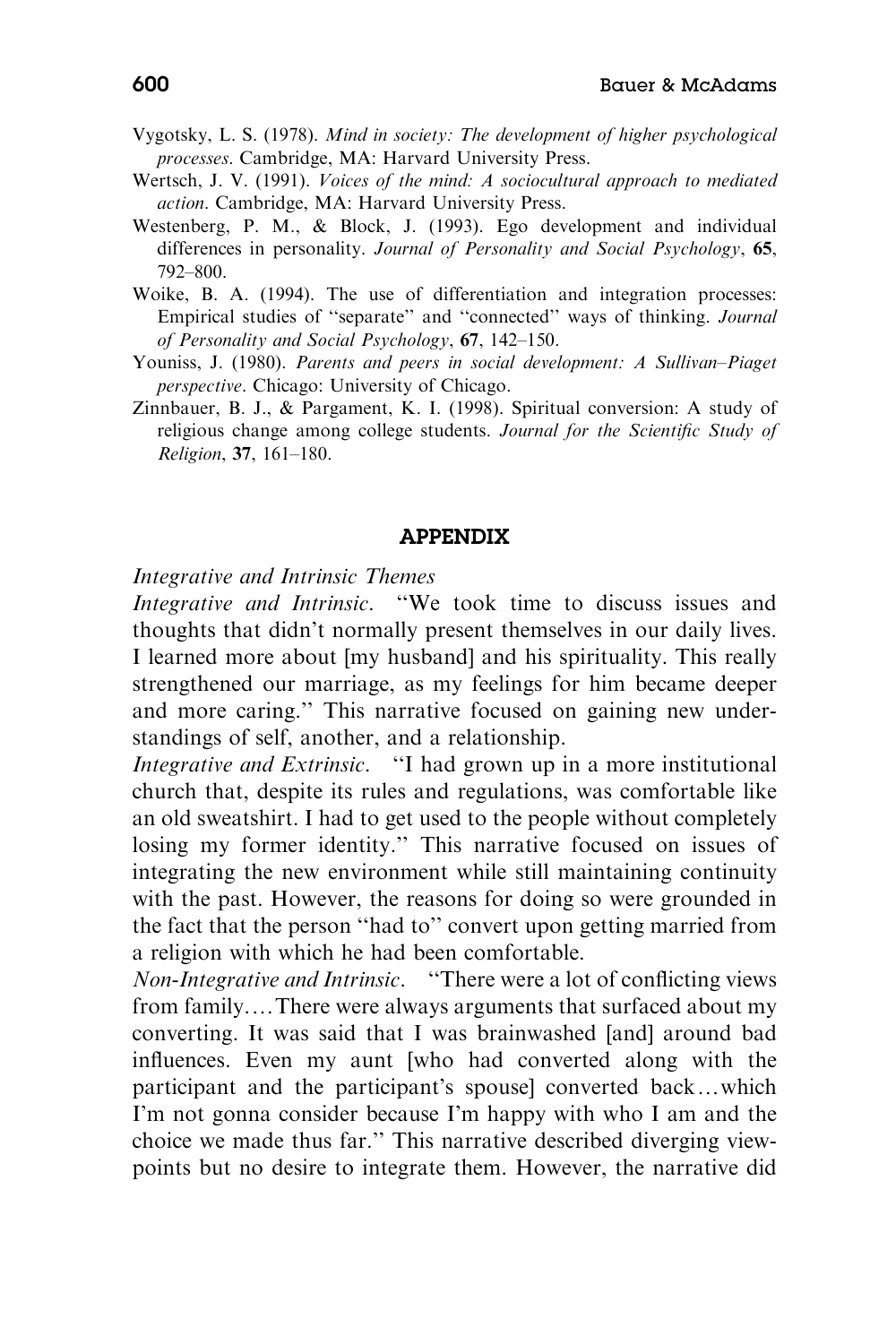express self-determination and satisfaction with doing what one deeply desired.

Non-Integrative and Extrinsic. ''My realization was a gradual process defined in negative terms. I wasn't sure what I wanted to do, but as time passed, I knew more and more precisely what I did not want to do....I hit a saturation point, and I left....Then I received a job offer, which I accepted for lack of anything better to do.'' This narrative focused exclusively on the experiences of the situation, rather than on the concern for integrating new perspectives or conditions into a sense of personal identity. This narrative also emphasized the notion of ''falling into'' a career, a transition that lacked a sense of self-determination.

## Agentic- and Communal-Growth Themes

Agentic and Communal. "During a staff rotation in pediatrics...I knew that no matter how much I held him, sang to him, tried to teach him, that I was too late for this little human being. Instances of neglect and abuse in children, which were more frequent than you'd ever imagine, began to create a feeling in me that I wanted to be there early enough to make a difference.'' This narrative centered on a concern for generativity (Erikson, 1950; McAdams, Hart, & Maruna, 1998) in a way that emphasized both the agentic concern for having an impact on others and the communal concern for younger generations.

Agentic but not Communal. ''I had grown accustomed to making a couple hundred thousand dollars a year and being able to afford whatever I wanted to buy....I also knew that the social work profession paid significantly less....I approached the conflict with much trepidation....Today, I have resolved the conflict. I am much more content and able to appreciate the smaller things with less money.'' This narrative conveyed in a couple ways a sense of personal ability, without reference to other people or relationships. Communal but not Agentic. ''I knew how important her religion was to her and that if I wished to love her completely, I would have to accept that part of her for us and our future family. She was the more religious of the two of us, and I knew I would be the one to eventually convert.'' This narrative emphasized the importance of love and relationships, but did not involve the sense of competence or making an impact.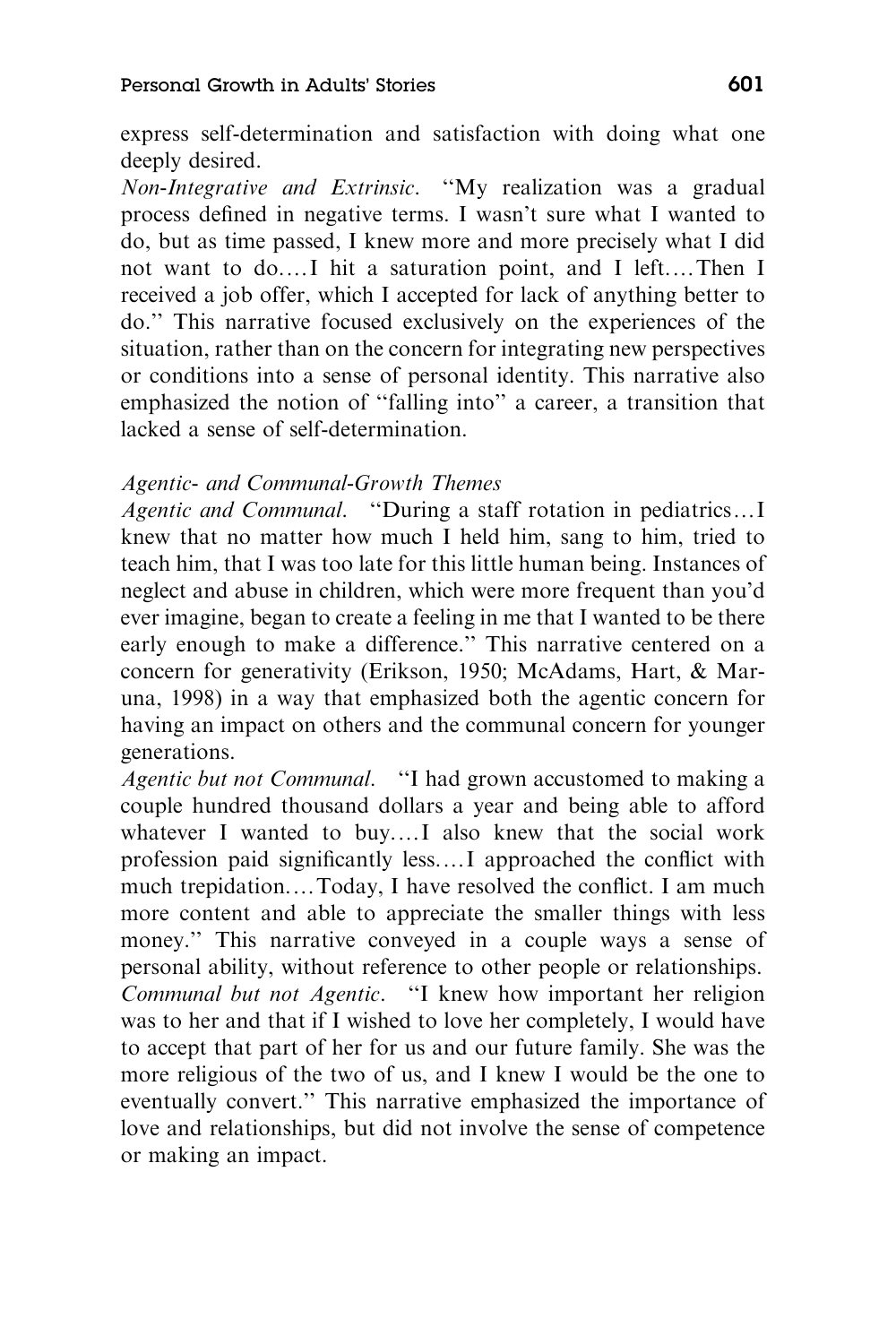Neither Agentic nor Communal. ''There was a long time when I was bored with my job and knew it didn't require any brain cells....The enabling moment was an ad in the newspaper for an entry-level part time help-desk position. Because I could keep my real job and try out this new career at the same time, I told myself that if I didn't like it I'd just quit.'' This narrative conveyed no sense of personal competence, having an impact on others, or connection to others.